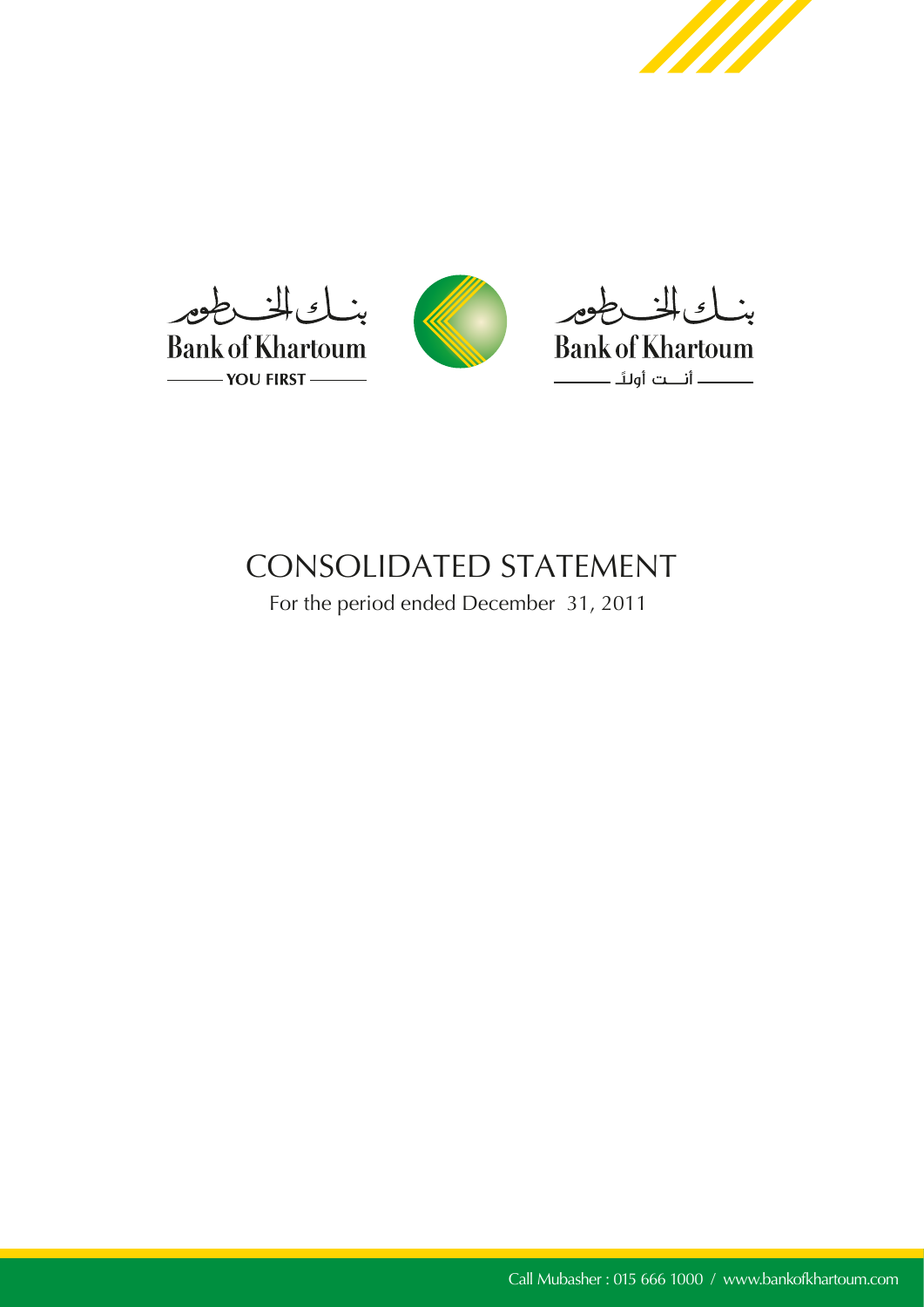

or Accounting, Auditing & Financial Consultancy Certified Public Accountants

> Independent Firm, Correspondent of **FRNST & YOUNG**



#### **INDEPENDENT AUDITORS' REPORT TO THE SHAREHOLDERS OF BANK OF KHARTOUM**

We have audited the accompanying consolidated financial statements of Bank of Khartoum. which comprise the consolidated statement of financial position as at 31 December 2011 and the consolidated income statement, consolidated cash flows statement and consolidated statement of changes in equity for the year then ended, and a summary of significant accounting policies and other explanatory notes.

#### Directors' Responsibility for the Financial Statements

The Directors are responsible for the preparation and fair presentation of these financial statements in accordance with Financial Accounting Standards issued by The Accounting and Auditing Organization for Islamic Financial Institutions (AAOIFI). This responsibility includes: designing, implementing and maintaining internal control relevant to the preparation and fair presentation of financial statements that are free from material misstatement, whether due to fraud or error; selecting and applying appropriate accounting policies; and making accounting estimates that are reasonable in the circumstances.

#### **Auditors' Responsibility**

Our responsibility is to express an opinion on these financial statements based on our audit. We conducted our audit in accordance with Audit Standards Issued by (AAOIFI). Those standards require that we comply with ethical requirements and plan and perform the audit to obtain reasonable assurance whether the financial statements are free from material misstatement.

An audit involves performing procedures to obtain audit evidence about the amounts and disclosures in the financial statements. The procedures selected depend on the auditors' judgment, including the assessment of the risks of material misstatement of the financial statements, whether due to fraud or error. In making those risk assessments, the auditor considers internal control relevant to the entity's preparation and fair presentation of the financial statements in order to design audit procedures that are appropriate for the circumstances, but not for the purpose of expressing an opinion on the effectiveness of the entity's internal control. An audit also includes evaluating the appropriateness of accounting policies used and the reasonableness of accounting estimates made by management, as well as evaluating the overall presentation of the financial statements,

We believe that the audit evidence we have obtained is sufficient and appropriate to provide a basis for our audit opinion.

#### Opinion

In our opinion, the consolidated financial statements present fairly, in all material respects, the financial position of the Bank as of 31 December 2011 and its financial performance and its cash flows for the year then ended in accordance with Accounting Standards of The Accounting and Auditing Organization for Islamic Financial Institutions.

Mubarak Ali Ibrahim - Partner April 05, 2012



4/05003 1912

Tel.: 00249 183 779392 Fax.: 00249 183 787665 3/1-Block 5 Khartoum East Al Zubair Basha St. P.O. Box 6556 - Sudan E-mail: info@maafc.com

ATERNAMINAL LEL ATERNAMINA شارع الزبير بنشاب ١/٣ مريع ٥ الغرطوم شرق صالب 1005 سالمودان بريد للكروني : info@maafc.com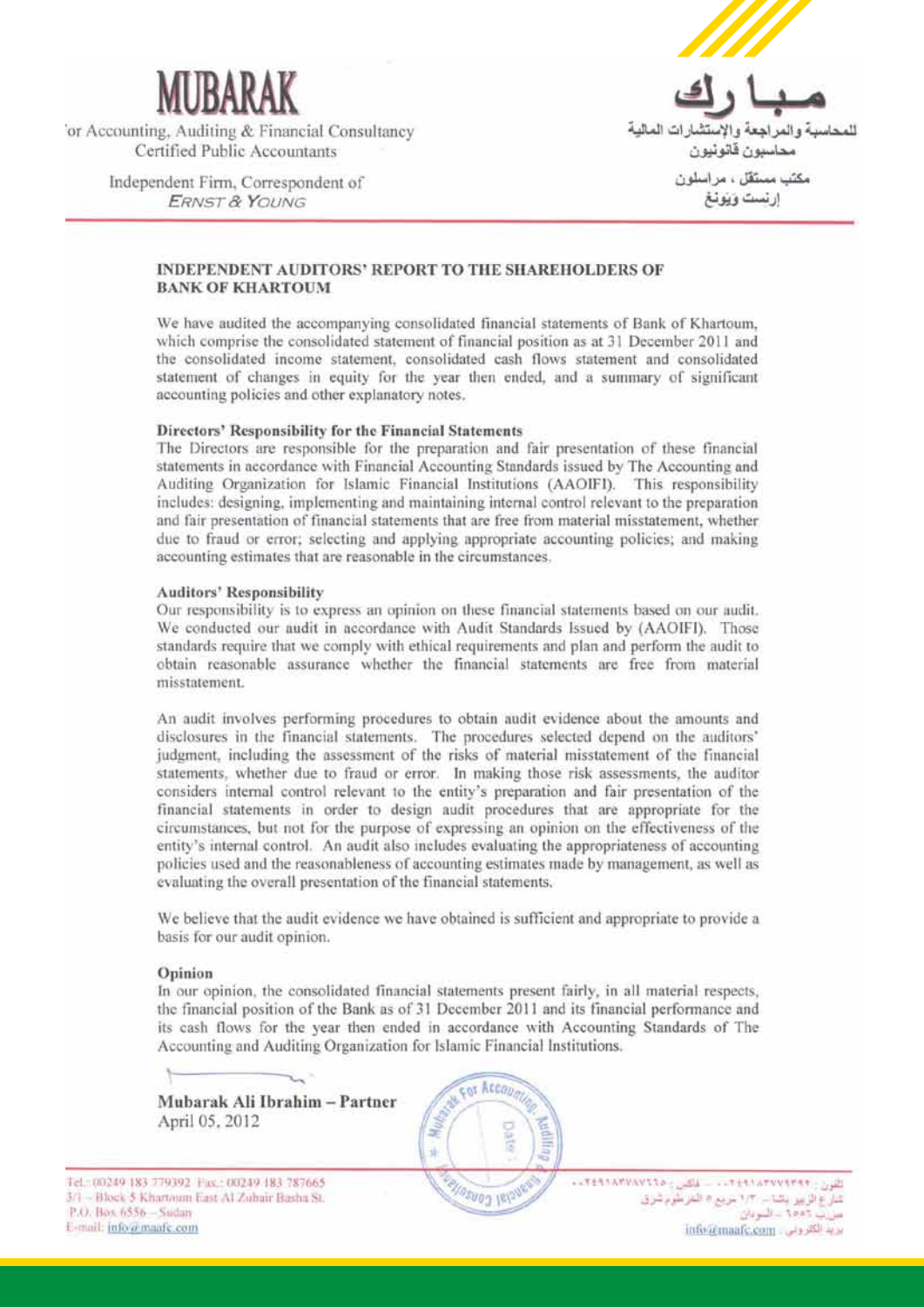## CONSOLIDATED STATEMENT OF FINANCIAL POSITION

*At December 31, 2011*

|                                                                                         | <b>Notes</b>                       | 2011                                            | 2010      |
|-----------------------------------------------------------------------------------------|------------------------------------|-------------------------------------------------|-----------|
| <b>Assets</b>                                                                           |                                    | <b>SDG</b> (000)                                | SDG (000) |
| Cash and cash equivalents                                                               | 5                                  | 625,942                                         | 366,597   |
| Investment accounts with bank                                                           | 6                                  | 39,333                                          | 170,310   |
| Investment in trading securities                                                        | 7                                  | 297,171                                         | 318,533   |
| Sale receivables                                                                        | 8                                  | 2,272,764                                       | 1,725,448 |
| Investment in Mudaraba and Musharaka                                                    | 9                                  | 350,708                                         | 217,894   |
| Available for sale investments                                                          | 10                                 | 412,076                                         | 362,909   |
| Real estate investments                                                                 | 11                                 | 6,349                                           | 57,808    |
| Other investments                                                                       | 12                                 | 53,631                                          | 67,892    |
| Other assets                                                                            | 13                                 | 182,696                                         | 172,583   |
| Intangible assets                                                                       | 14                                 | 87,942                                          | 80,285    |
| <b>Fixed assets</b>                                                                     | 15                                 | 653,190                                         | 494,435   |
| <b>Total Assets</b>                                                                     |                                    | 4,981,802                                       | 4,034,693 |
| <b>Liabilities, Unrestricted Investment Accounts and</b><br><b>Shareholders' Equity</b> |                                    |                                                 |           |
| <b>Liabilities</b>                                                                      |                                    |                                                 |           |
| Current accounts                                                                        | 16                                 | 1,569,009                                       | 1,409,705 |
| Cash margins                                                                            | 17                                 | 108,795                                         | 88,927    |
| Other liabilities                                                                       | 18                                 | 169,433                                         | 143,318   |
| Provisions                                                                              | 19                                 | 17,412                                          | 17,883    |
| <b>Total Liabilities</b>                                                                |                                    | 1,864,649                                       | 1,659,833 |
| <b>Equity of unrestricted investment</b><br>account holders                             | 20                                 | 2,425,958                                       | 1,785,511 |
| <b>Non-controlling interest</b>                                                         |                                    | 36,723                                          | 36,723    |
| Shareholders' Equity                                                                    |                                    |                                                 |           |
| Paid up capital                                                                         | 21                                 | 381,000                                         | 381,000   |
| Share premium                                                                           |                                    | 50,473                                          | 50,473    |
| Reserves                                                                                | 22                                 | 188,500                                         | 79,233    |
| Retained earnings                                                                       |                                    | 34,499                                          | 41,920    |
| <b>Total Shareholders' Equity</b>                                                       |                                    | 654,472                                         | 552,626   |
| <b>Total Liabilities, Unrestricted Investment Accounts</b><br>and Shareholders' Equity  |                                    | 4,981,802                                       | 4,034,693 |
| Hussam Al Masri<br><b>CFO</b>                                                           | <b>Fadi Al Faqih</b><br><b>CEO</b> | <b>Tariq Humaid Al Tayer</b><br><b>CHAIRMAN</b> |           |

The attached notes 1 to 40 form part of these consolidated financial statements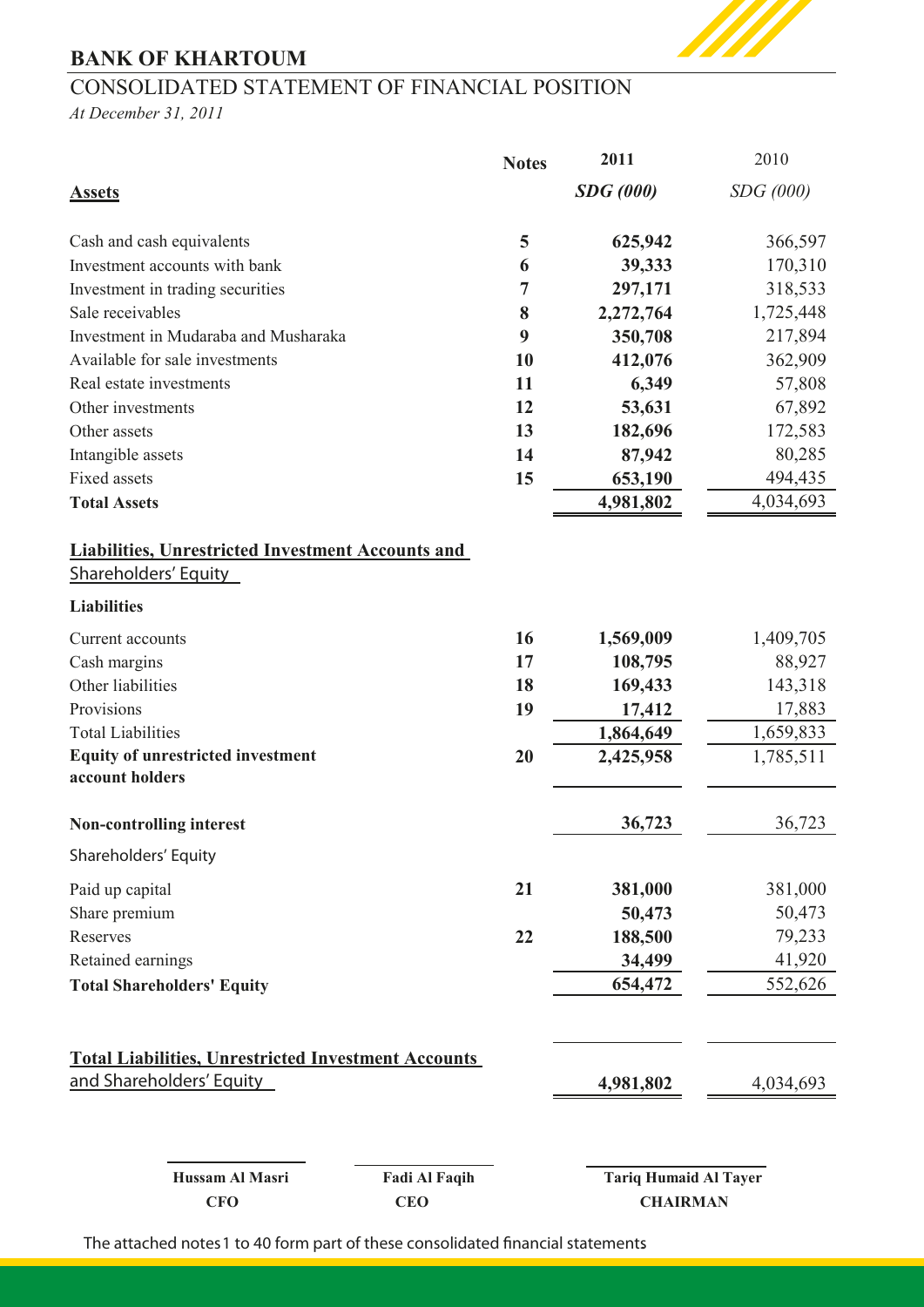

### CONSOLIDATED INCOME STATEMENT

For the year ended December 31, 2011

|                                                                        | <b>Notes</b> | 2011             | 2010       |
|------------------------------------------------------------------------|--------------|------------------|------------|
|                                                                        |              | <b>SDG</b> (000) | SDG (000)  |
| <b>Income</b>                                                          |              |                  |            |
| Income from deferred sales                                             | 23           | 192,092          | 133,343    |
| Income from investments                                                | 24           | 61,682           | 54,960     |
| Total income from finance and investments                              |              | 253,774          | 188,303    |
| Financing and investing risk provision $(8/1)$                         |              | (22, 800)        | (23, 854)  |
| Less: Return on unrestricted investment accounts                       |              | (104, 111)       | (81, 188)  |
| Bank's share in income from investments (as<br>Mudarib and fund owner) |              | 126,863          | 83,261     |
| Income from banking services                                           | 25           | 82,285           | 78,469     |
| Exchange gains and losses                                              |              | 14,663           | 18,957     |
| Other income                                                           | 26           | 24,135           | 23,034     |
| Total Bank's income                                                    |              | 247,946          | 203,721    |
| Foreign currency revaluation                                           |              | (4,969)          | 27,452     |
| <b>Total income</b>                                                    |              | 242,977          | 231,173    |
| <b>Expenses</b>                                                        |              |                  |            |
| Staff cost                                                             | 27           | (81, 338)        | (77, 423)  |
| General and administration expenses                                    | 28           | (90, 689)        | (80,351)   |
| <b>Total expenses</b>                                                  |              | (172, 027)       | (157, 774) |
| Profit before Zakah and Tax                                            |              | 70,950           | 73,399     |
| Zakah                                                                  | 29           | (2,598)          | (4,670)    |
| Business profit tax                                                    | 30           | (8,731)          | (7,804)    |
| Net profit for the year                                                |              | 59,621           | 60,925     |
| <b>Earning per share</b>                                               | 31           | 0.207            | 0.211      |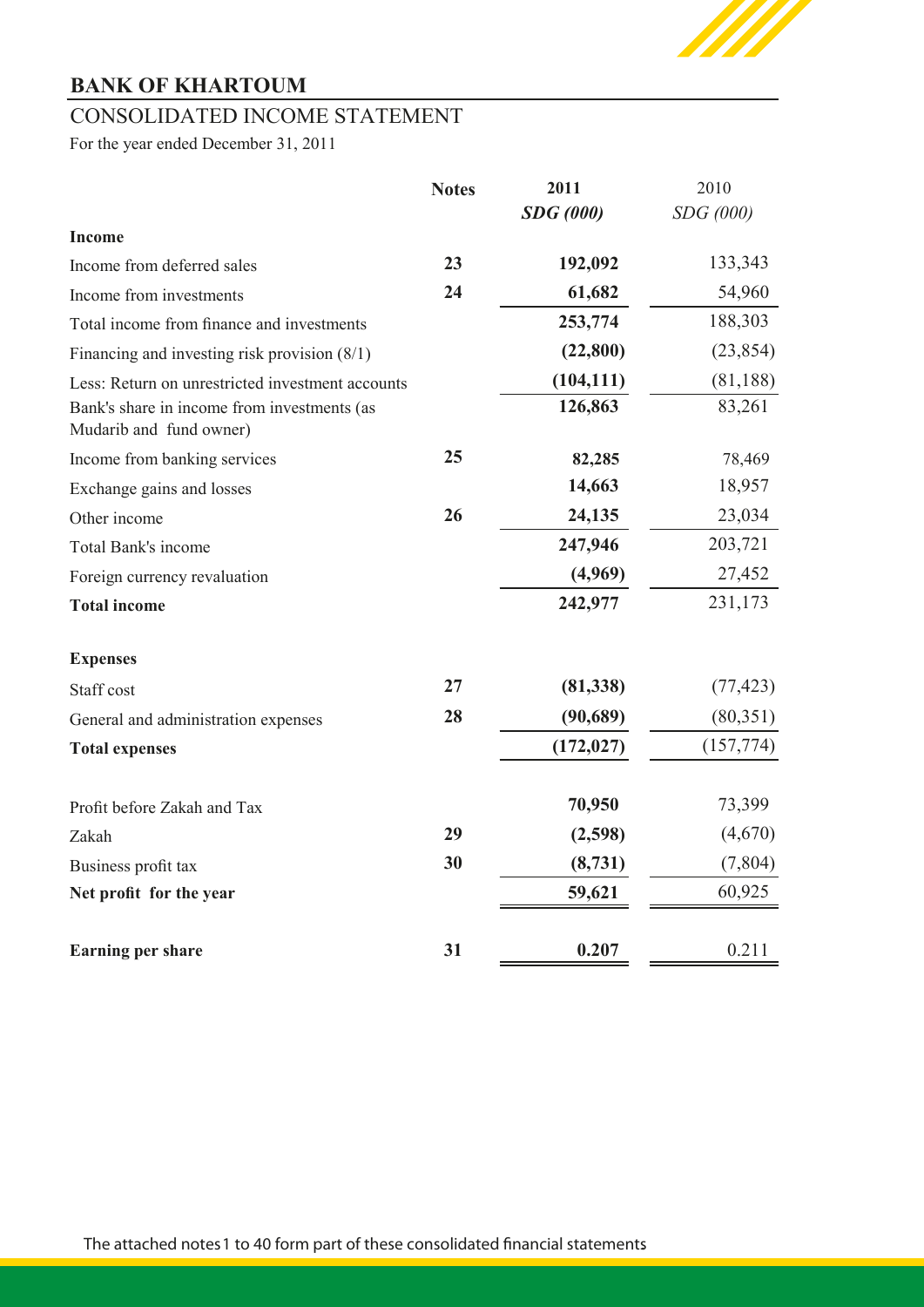### CONSOLIDATED STATEMENT OF CASH FLOWS

For the year ended December 31, 2011

|                                                                                  | 2011             | 2010       |
|----------------------------------------------------------------------------------|------------------|------------|
| <b>Operating activities</b>                                                      | <b>SDG</b> (000) | SDG (000)  |
| Net profit for the year                                                          | 59,621           | 60,925     |
| Adjustment for non cash items:                                                   |                  |            |
| Zakah provision                                                                  | 2,598            | 4,670      |
| Tax provision                                                                    | 8,731            | 7,804      |
| Amortization and depreciation                                                    | 15,574           | 12,508     |
| Gain on assets disposal                                                          | (1, 844)         | (195)      |
|                                                                                  | 84,680           | 85,712     |
| Changes in operating assets, liabilities and unrestricted<br>investment accounts |                  |            |
| Investment accounts with bank                                                    | 130,978          | (96, 347)  |
| Sale receivables                                                                 | (547,316)        | (265,797)  |
| Investment in trading securities                                                 | 21,362           | (42, 854)  |
| Investment in Mudaraba and Musharaka                                             | (132, 814)       | (21, 164)  |
| Real estate investments                                                          | 51,459           | (350)      |
| Other investments                                                                | 14,261           | 10,257     |
| Other assets                                                                     | (10, 113)        | 129,765    |
| Current accounts                                                                 | 159,304          | 298,478    |
| Equity of unrestricted investment account holders                                | 640,447          | 78,393     |
| Cash margins                                                                     | 19,868           | 3,898      |
| Other liabilities                                                                | 26,115           | 14,037     |
| Provisions                                                                       | (11,800)         | (13,650)   |
| Prior year adjustments                                                           | (80)             |            |
| Cash from operations                                                             | 361,671          | 94,666     |
| Net cash from operating activities                                               | 446,350          | 180,378    |
| <b>Investing activities</b>                                                      |                  |            |
| Purchases of fixed assets                                                        | (104, 610)       | (102,093)  |
| Disposal of fixed assets                                                         | 4,950            |            |
| Available for sale investments                                                   | (49, 245)        | (153,202)  |
| Net cash used in investing activities                                            | (148,905)        | (255, 295) |
| <b>Financing activities</b>                                                      |                  |            |
| Dividends                                                                        | (38, 100)        |            |
| Net cash used in financing activities                                            | (38, 100)        |            |
| Increase / (Decrease) in cash and cash equivalents for<br>the year               | 259,345          | (74, 917)  |
| Cash and cash equivalents at the beginning of the year                           | 366,597          | 441,514    |
| Cash and cash equivalents at the end of the year                                 | 625,942          | 366,597    |
|                                                                                  |                  |            |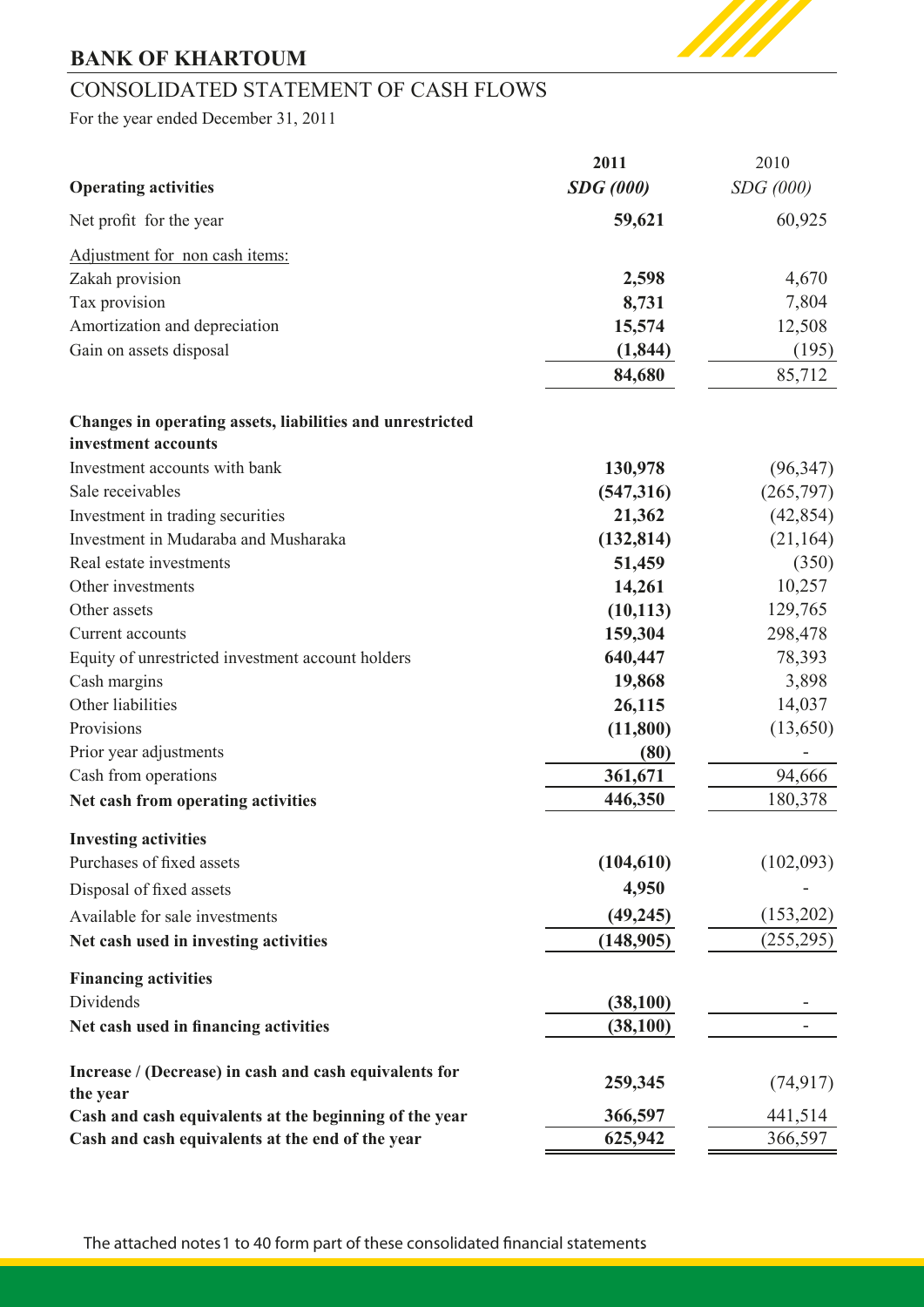

CONSOLIDATED STATEMENT OF CHANGES IN EQUITY

For the period ended December 31, 2011

|                                     | Capital<br><b>Share</b><br>premium | <b>Statuary</b><br>reserve | <b>Bank</b><br>risk<br>reserve | <b>Fair value</b><br>revaluation<br>reserve | <b>Fixed assets</b><br>revaluation<br>reserve | Foreign<br>currency<br>translation<br>reserve | General<br>reserve | <b>Accumulated</b><br>profits and<br>losses | <b>Total</b>     |                  |
|-------------------------------------|------------------------------------|----------------------------|--------------------------------|---------------------------------------------|-----------------------------------------------|-----------------------------------------------|--------------------|---------------------------------------------|------------------|------------------|
|                                     | <b>SDG</b> (000)                   | <b>SDG</b> (000)           | <b>SDG</b> (000)               | <b>SDG</b> (000)                            | <b>SDG</b> (000)                              | <b>SDG</b> (000)                              | <b>SDG</b> (000)   | <b>SDG</b> (000)                            | <b>SDG</b> (000) | <b>SDG</b> (000) |
| Balance at January 1, 2010          | 381,000                            | 50,473                     | 25,263                         | $\overline{\phantom{0}}$                    | 17,196                                        |                                               |                    |                                             | 13,691           | 487,623          |
| Profit for the year                 |                                    |                            |                                |                                             |                                               |                                               |                    |                                             | 60,925           | 60,925           |
| Transfer to reserves                |                                    |                            | 6,042                          | 16,978                                      |                                               |                                               |                    | 9,063                                       | (32,083)         |                  |
| Unrealized losses                   |                                    |                            |                                |                                             | (2,027)                                       |                                               |                    |                                             | (613)            | (2,640)          |
| Transfer to risk finance reserve    |                                    |                            |                                | 6,718                                       |                                               |                                               |                    |                                             |                  | 6,718            |
| Balance at December 31, 2010        | 381,000                            | 50,473                     | 31,305                         | 23,696                                      | 15,169                                        |                                               |                    | 9,063                                       | 41,920           | 552,626          |
| Balance at January 1, 2011          | 381,000                            | 50,473                     | 31,305                         | 23,696                                      | 15,169                                        |                                               |                    | 9,063                                       | 41,920           | 552,626          |
| Profit for the year                 |                                    |                            |                                |                                             |                                               |                                               |                    |                                             | 59,621           | 59,621           |
| Transfer to reserves                |                                    |                            | 6,049                          | 14,015                                      |                                               |                                               |                    | 8,798                                       | (28, 862)        |                  |
| Fixed assets revaluation            |                                    |                            |                                |                                             |                                               | 80,487                                        |                    |                                             |                  | 80,487           |
| Dividends                           |                                    |                            |                                |                                             |                                               |                                               |                    |                                             | (38,100)         | (38, 100)        |
| Foreign currency translation        |                                    |                            |                                |                                             |                                               |                                               | (82)               |                                             |                  | (82)             |
| Prior year adjustments              |                                    |                            |                                |                                             |                                               |                                               |                    |                                             | (80)             | (80)             |
| <b>Balance at December 31, 2011</b> | 381,000                            | 50,473                     | 37,354                         | 37,711                                      | 15,169                                        | 80,487                                        | (82)               | 17,861                                      | 34,499           | 654,472          |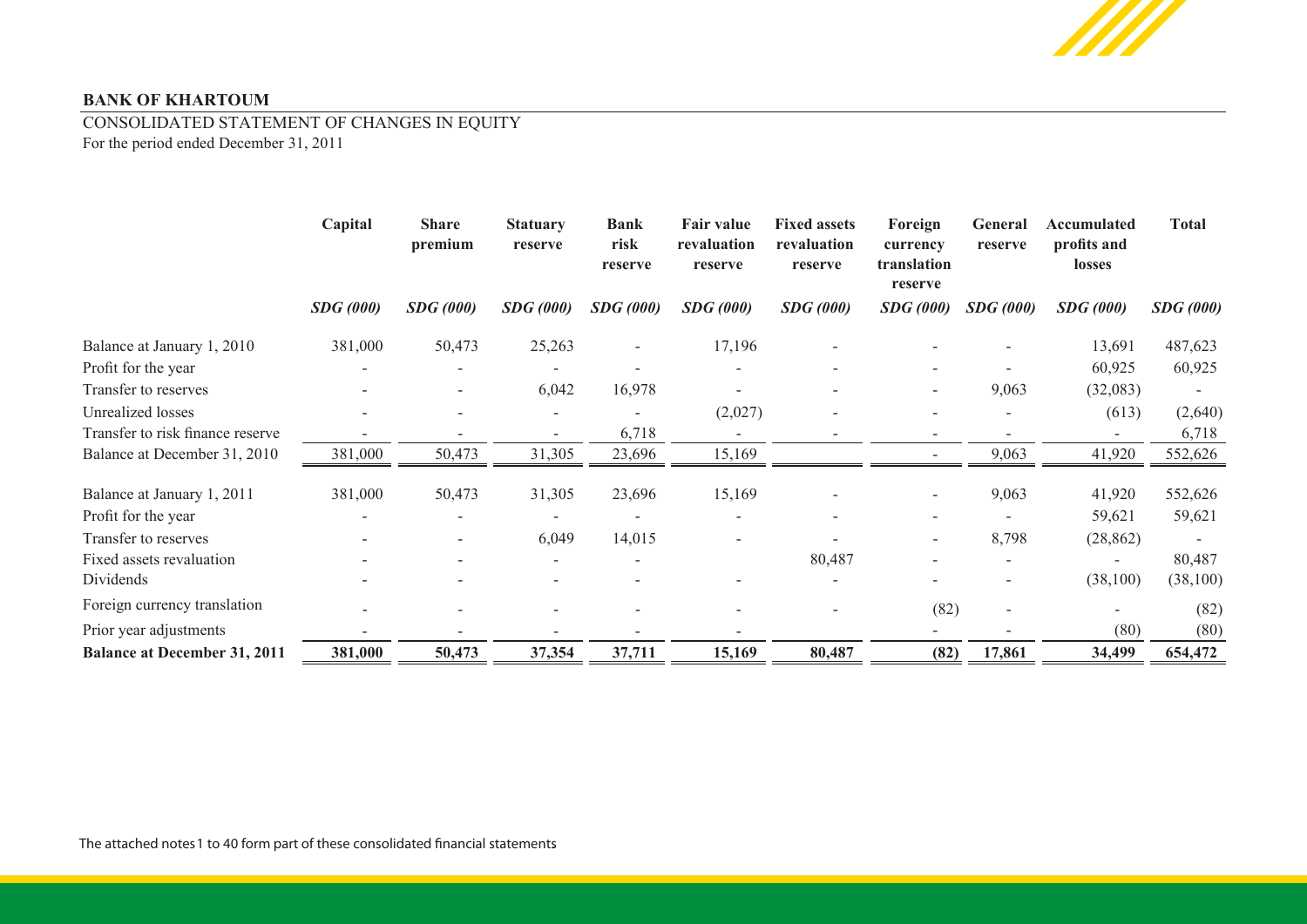

### CONSOLIDATED STATEMENT OF CHANGES IN RESTRICTED INVESTMENTS For the year ended December 31, 2011

|                              | <b>Sales</b><br>receivable | <b>Other</b><br>investments | Cash             | <b>Total</b>     |
|------------------------------|----------------------------|-----------------------------|------------------|------------------|
|                              | <b>SDG</b> (000)           | <b>SDG</b> (000)            | <b>SDG</b> (000) | <b>SDG</b> (000) |
| Balance at January 1, 2011   | 25                         |                             | 38,373           | 38,398           |
| <b>Additions</b>             | 62,470                     | 36,655                      | 72,799           | 171,924          |
| Withdrawal                   |                            |                             | (99, 125)        | (99, 125)        |
| Investment profits           | ۰                          |                             | 3,780            | 3,780            |
| Bank's share as Mudarib      | -                          |                             | (756)            | (756)            |
| Balance at December 31, 2011 | 62,495                     | 36,655                      | 15,071           | 114,221          |

The restricted investments represent an investments in Elamaan funds based on Musharaka financing. The total capital of the fund is SDG 200 million, the paid up capital is SDG 100 million in 2011 compared with SDG 38 million for 2010. The bank's share of the fund is 5% of the capital fund. The bank manages the funds for 3 extendable years upon the agreement of the shareholders.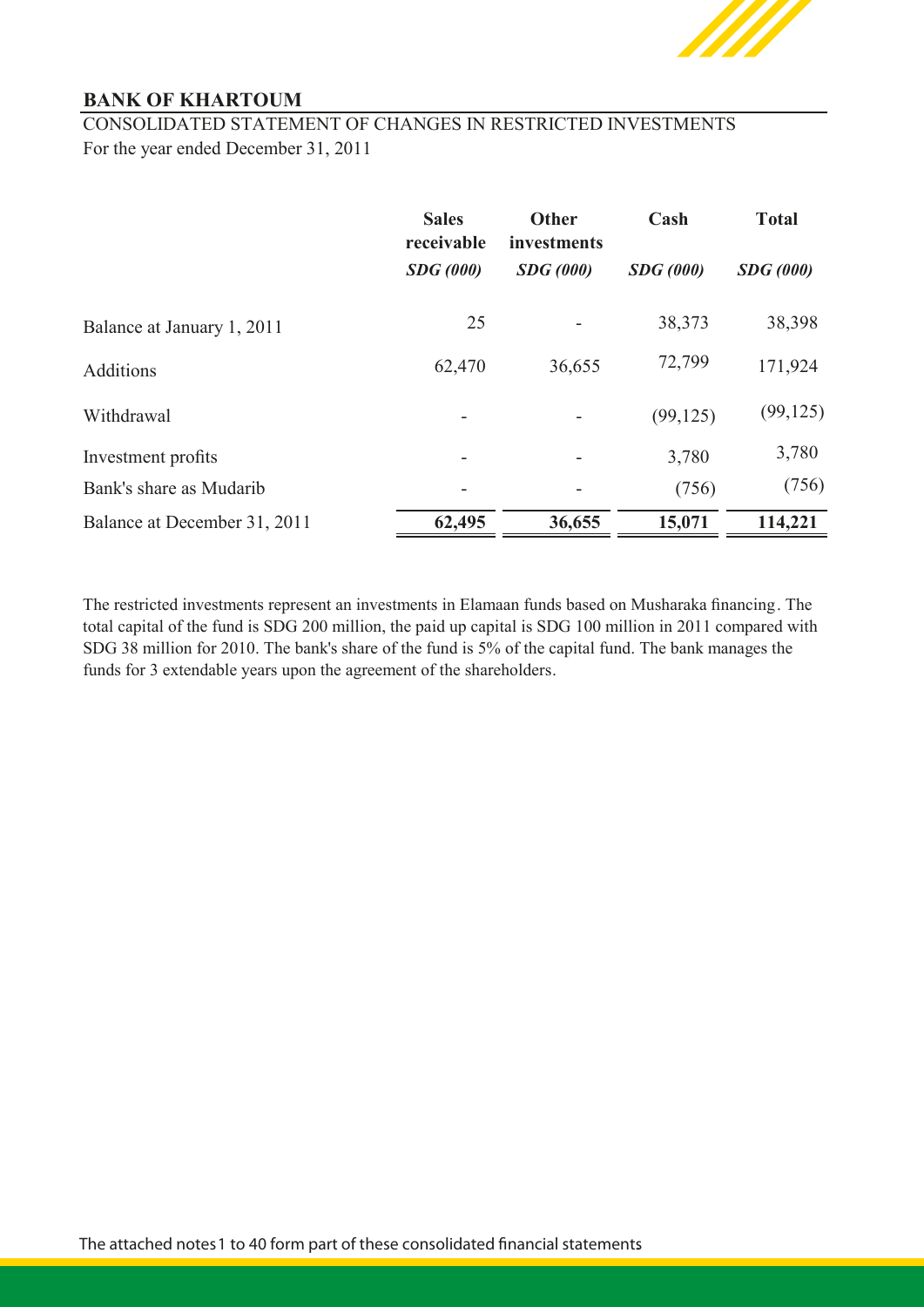

NOTES TO THE CONSOLIDATED FINANCIAL STATEMENTS YEAR ENDED DECEMBER 31, 2011

#### **1- Incorporation and activities**

Bank of Khartoum (the Bank) was established in 1913 as Egyptian English bank. In 1975 the name of the bank was changed to Bank of Khartoum by presidential resolution. In 1983 the bank merged with Elshab Bank as result of presidential resolution. In 1993 the bank merged with Unity and Export and Import banks. On first of January the bank of Khartoum incorporated under the Companies law 1925. In 2005 the Sudanese government sold 60% of its share to Dubai Islamic bank. On January 31, 2008 Sudanese Emirates Bank merged with Bank of Khartoum.

The Bank is providing commercial, financial, investments, development projects financing and banking services according to Islamic rules and the Financial institutions requirements in Sudan.

The Bank is providing its services from the head office which is located at intersection of Al Jamhoria and Al Qasar street. The bank consists of 48 branches and six subsidiaries across the country.

The bank subsidiaries consist of the following :

| Name of Subsidiary                                | Activity | Bank's<br>share<br>$(\%)$ |
|---------------------------------------------------|----------|---------------------------|
| National Exchange Company Limited                 | Service  | 100                       |
| <b>ATOZ</b> Installment Company                   | Trading  | 100                       |
| National Trading and Services Company Limited     | Trading  | 100                       |
| Senable for Financial Securities Company          | Service  | 100                       |
| Bank of Khartoum Juba                             | Service  | 100                       |
| Khartoum Waha for Real Estate Development Company | Service  | 60                        |

#### **2- Basis of preparation**

(a) The financial statements are prepared in accordance with the standards issued by the Accounting and Auditing Organization for Islamic Financial Institutions (AAOIFI), as required by the Central Bank of Sudan and Shari' a Supervisory Board (SSB) requirements. (b) The financial statements have been presented in Sudanese pounds (SDG), the functional currency.

(c) The financial statements are prepared on the historical cost concept except for the remeasurement at fair value of securities classified as available for sale or trading and land and building.

(e ) The basis of consolidation (d) The Bank uses the accrual basis in recording its assets, liabilities, revenues and expenses.

7

The consolidated financial statements consist of the bank's financial statement and its subsidiaries.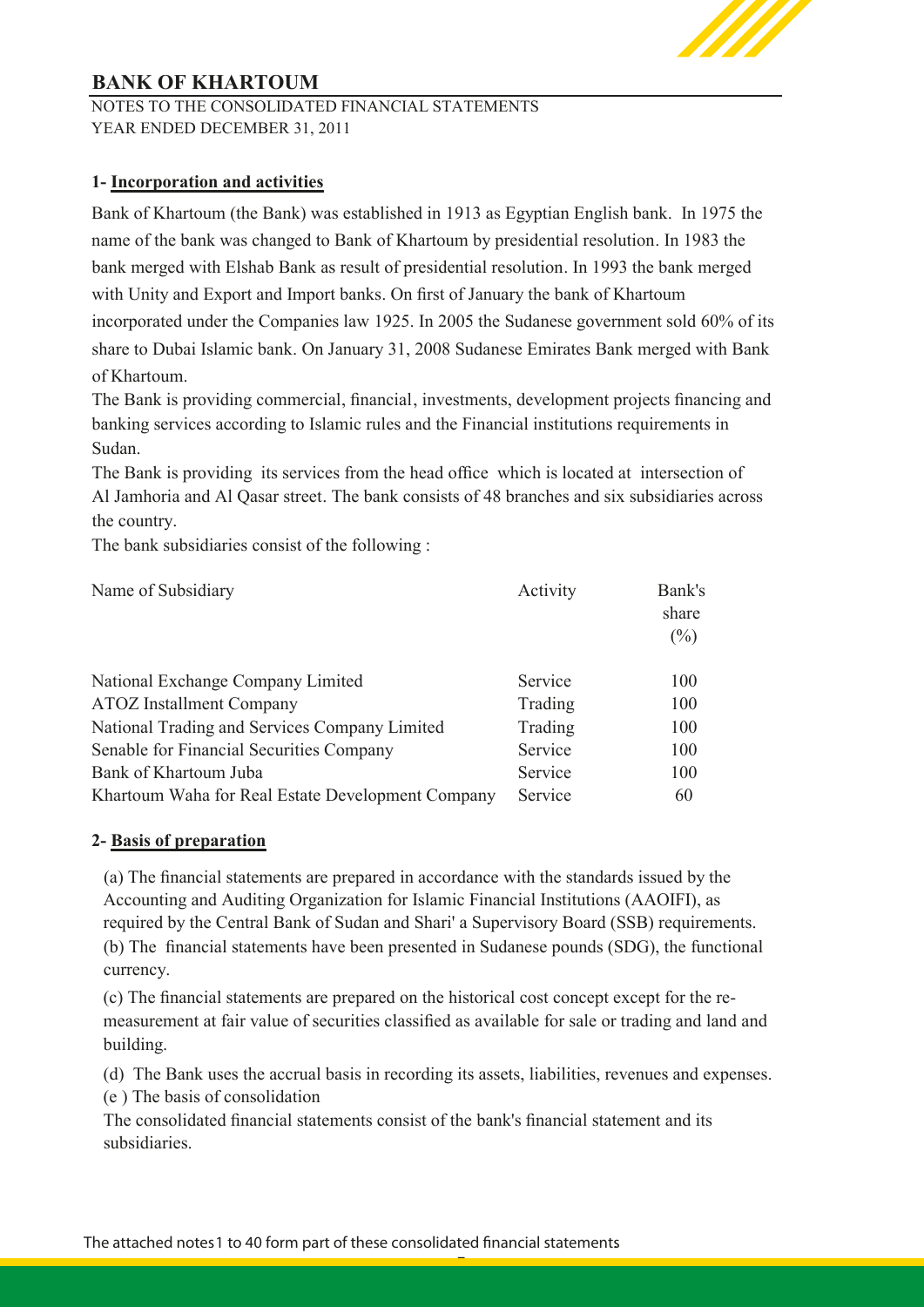

#### NOTES TO THE CONSOLIDATED FINANCIAL STATEMENTS YEAR ENDED DECEMBER 31, 2011

#### **2- Basis of preparation (continued)**

All inter-company balances, transactions, income and expenses and profits and losses resulting from inter-company transactions that are recognized in assets, are eliminated in full. Minority interests represent the portion of profit or loss and net assets not held by the Bank and are presented separately in the income statement and within equity in the consolidated statement of financial position, separate from parent shareholders' equity. Subsidiaries are those enterprises controlled by Group. Control exists when the Group has the power, directly or indirectly to govern the financial and operating policies of an enterprise so as to obtain economic benefits from its activities. The financial statements of subsidiaries are included in the consolidated financial statements from the date that control commences until the date that control effectively ceases. The financial statements of the subsidiaries are prepared for the same reporting year as the parent company, using consistent accounting

#### **3- Significant accounting policies**

#### **(i)Foreign Currencies**

Transactions in foreign currencies are recorded at the exchange rate prevailing on the transaction date . Monetary assets and liabilities at balance sheet date, denominated in foreign currencies, are translated at the exchange rates prevailing at the balance sheet date. Foreign Currency differences related to normal bank transactions in investments denominated in foreign currencies, whether gains or losses, are treated as revaluation differences. Other realized and unrealized gains or losses on foreign exchange are credited or charged to the income statement.

#### **(ii)Cash and cash equivalents**

For the purpose of preparation of the consolidated statement of cash flows, cash and cash equivalents consist of cash with banks (current accounts) and balances with Central Bank of Sudan and cash in hand.

#### **(iii)Sale receivables**

Sale receivables consist of Murabaha, Mugawala, Al salam, and Deferred Sales. Sale receivables are initially recorded at cost and at the end of the financial period sale receivables are measured at their face value or net realizable value (NRV), whichever is less.

#### **Murabaha**

Goods acquired for the purposes of Murabaha are initially measured at cost at the date of acquisition and at the end of financial period these are measured at NRV. The value of goods is reduced if the net realizable value is less than costs.

Murabaha income is recognized on accrual basis over the murabaha period by using internal rate of return after considering the dates of accrued payments.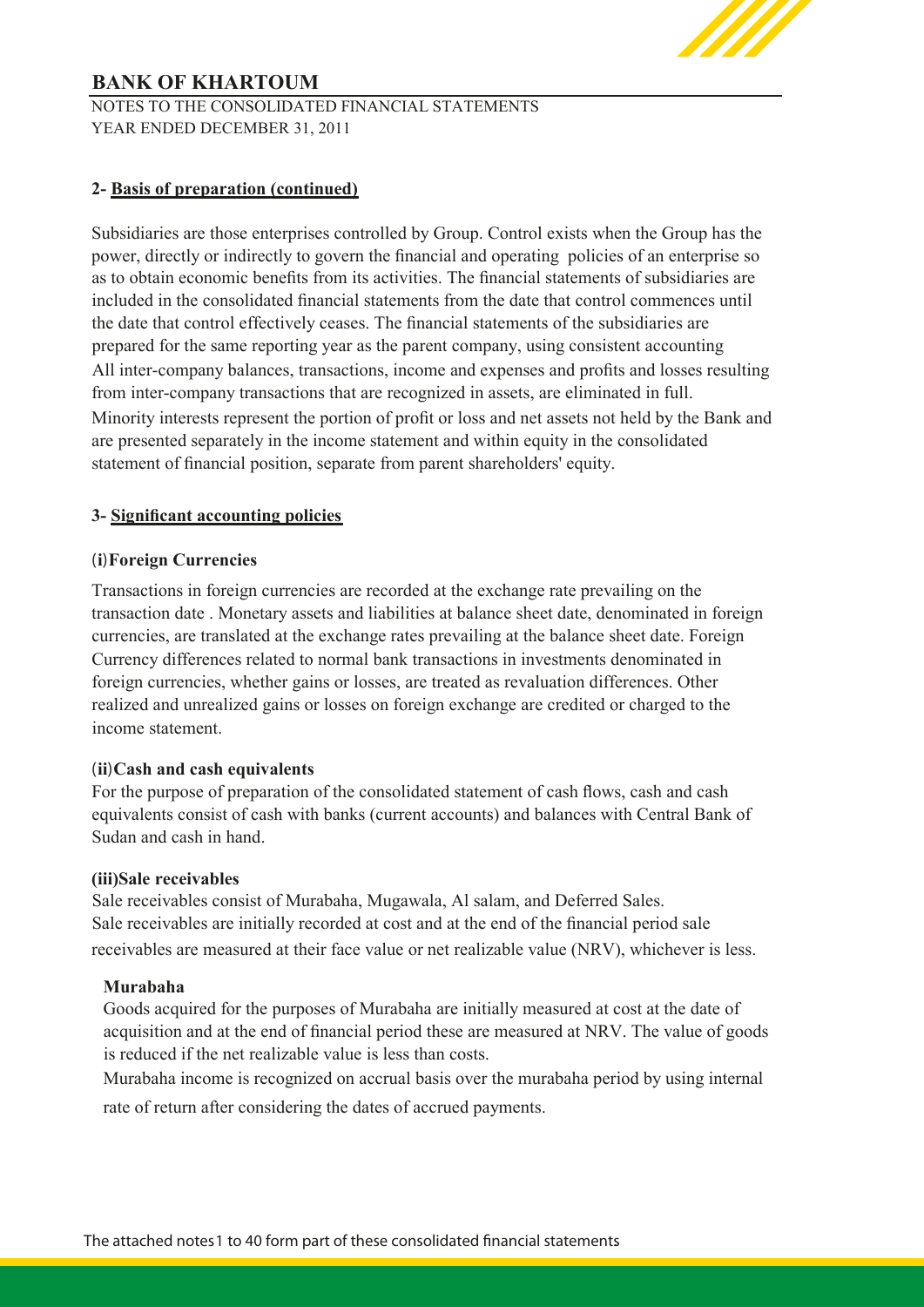

NOTES TO THE CONSOLIDATED FINANCIAL STATEMENTS YEAR ENDED DECEMBER 31, 2011

#### **3- Significant accounting policies (continued)**

#### **(iii) Sales receivable (continued)**

#### **Deferred sales**

Deferred sales profit is recognized in the consolidated income statement during the year if the total sales amount will be paid in one installment. If the sales installments will be paid in more than one accounting period, income is allocated over the sales period. Deferred sales income is deducted from deferred sales in the consolidated statement of financial position

#### **Mugawala**

Mugawala is recognized upon signing of the contract and measured based on the nominal amount of the contract. If the contract period ends within the accounting period, all profits are recognized in the same accounting period. If the contract period is more than one accounting period , Mugawala income is allocated at fixed rate over the contract period on accrual basis.

#### **Al salam**

Al salam is recognized when capital is paid (cash or in kind) to the Al msalam Eliya. The capital is measured by the amount of cash paid or the fair value of the asset provided by the bank.

In case Al msalam Aliya does not provide all or part of the goods or there is a damage in the goods the bank recognizes provision for the amount of decrease. The goods received from Al msalam Eliya are recognized based on the contract at historical cost.

At the reporting date Alsalam is measured by the net realizable value and any losses are immediately recognized in the consolidated statement of income.

#### **(iv) Mudaraba**

Mudaraba is measured by the amount paid or the amount placed under the disposition of the Mudarib less the portion of the Mudaraba capital recovered from the Mudarib (if any). In addition, a provision for financing risk is deducted from Mudaraba if exist.

#### **(v) Available for sale investments**

Available for sale investments are initially recognized at cost and subsequently measured at fair value at the reporting date. If it is impracticable to identify the fair value, they are recognized at cost less any decrease in value if exist. The gains and losses from changes in fair value are recognized in equity. When available for sale investments are sold, related impairment and accumulated gains and losses in equity (if any) are transferred to consolidated income statement.

#### **(vi) Musharaka**

Musharaka is recognized at the reporting date based on historical cost minus a provision for financing risk if exist.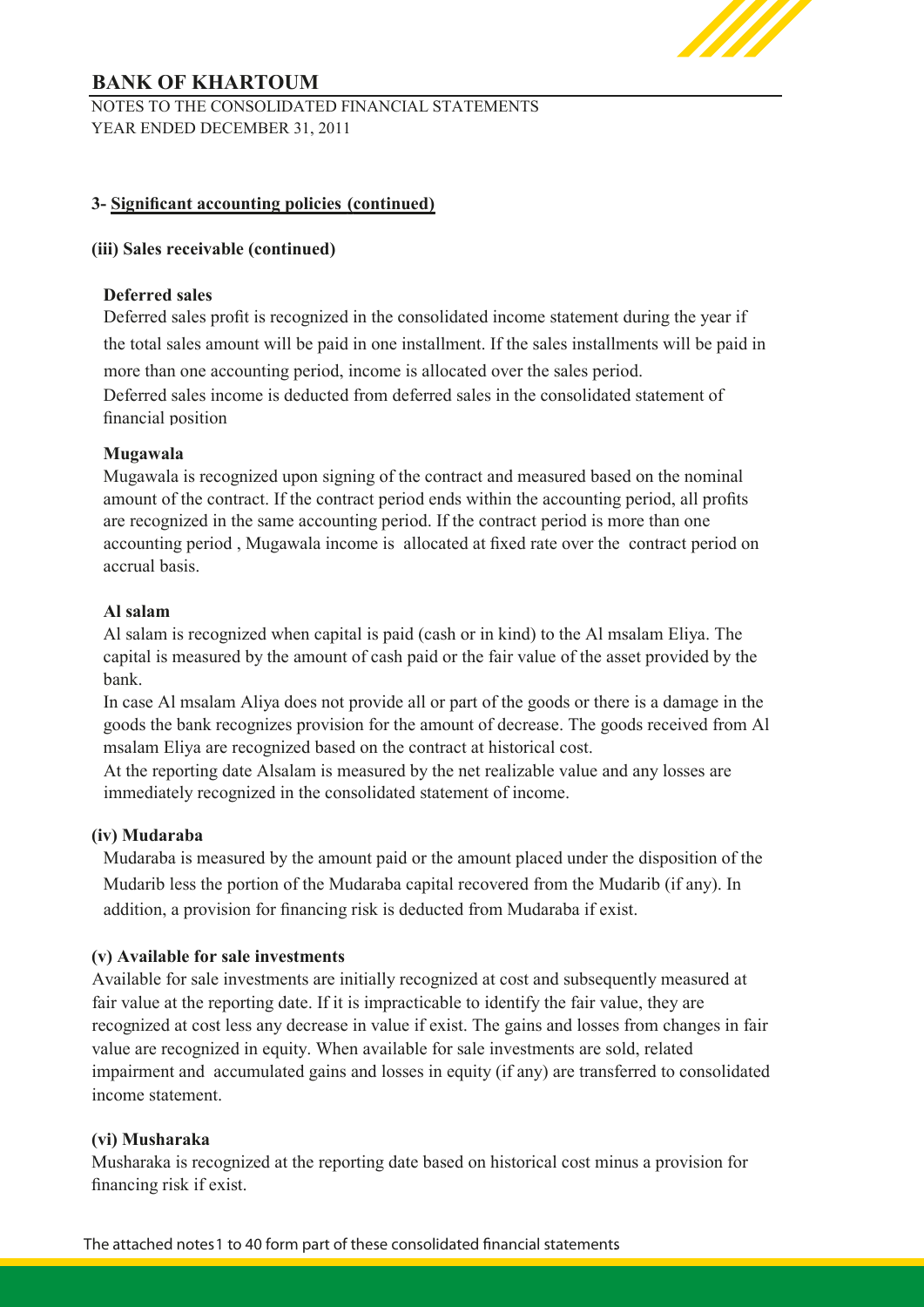

NOTES TO THE CONSOLIDATED FINANCIAL STATEMENTS YEAR ENDED DECEMBER 31, 2011

#### **3- Significant accounting policies (continued)**

#### **(vii) Investment in trading securities**

Investments in trading securities are initially recognized at cost and measured at the reporting date based on fair value. Any changes in fair value are recognized in the consolidated income statement.

#### **(viii) Real estate investments**

Real estate investments are recognized at cost less any impairment in the investments.

#### **(ix) Other assets**

Other assets are measured at costs minus allowance for doubtful debt. Allowance for doubtful debt is estimated when there is a probability that balance might not be collected. Amounts are written off if balance is uncollectable.

#### **(x) Intangible assets**

#### **Goodwill**

Goodwill is recognized when the cost of the investments is more than the fair value of identified assets and liabilities at the acquisition date. Goodwill is reviewed for impairment annually and recognized in the profit and losses accounts if there is an indication of goodwill impairment.

Other than goodwill, intangible assets are measured at historical cost minus accumulated amortization and impairment if any.

Intangible assets are amortized on straight line basis over the useful life of the assets.

#### **(xi) Fixed assets**

Property and equipment are measured at historical costs minus accumulated depreciation and any impairment in assets.

Depreciation of fixed assets is calculated on a straight line basis over their estimated useful lives, as follows:

| <b>Buildings</b>        | 15-40 years  |
|-------------------------|--------------|
| Furniture and equipment | $3-10$ years |
| Vehicles                | 6-7 years    |

The carrying amounts of the Bank's fixed assets are reviewed at each balance sheet date to determine whether there is any indication or objective evidence of impairment. If any increase in the recoverable values the new values will be booked and difference between the carrying values and the new recoverable values will be charged to equity to decrease the revaluation reserve.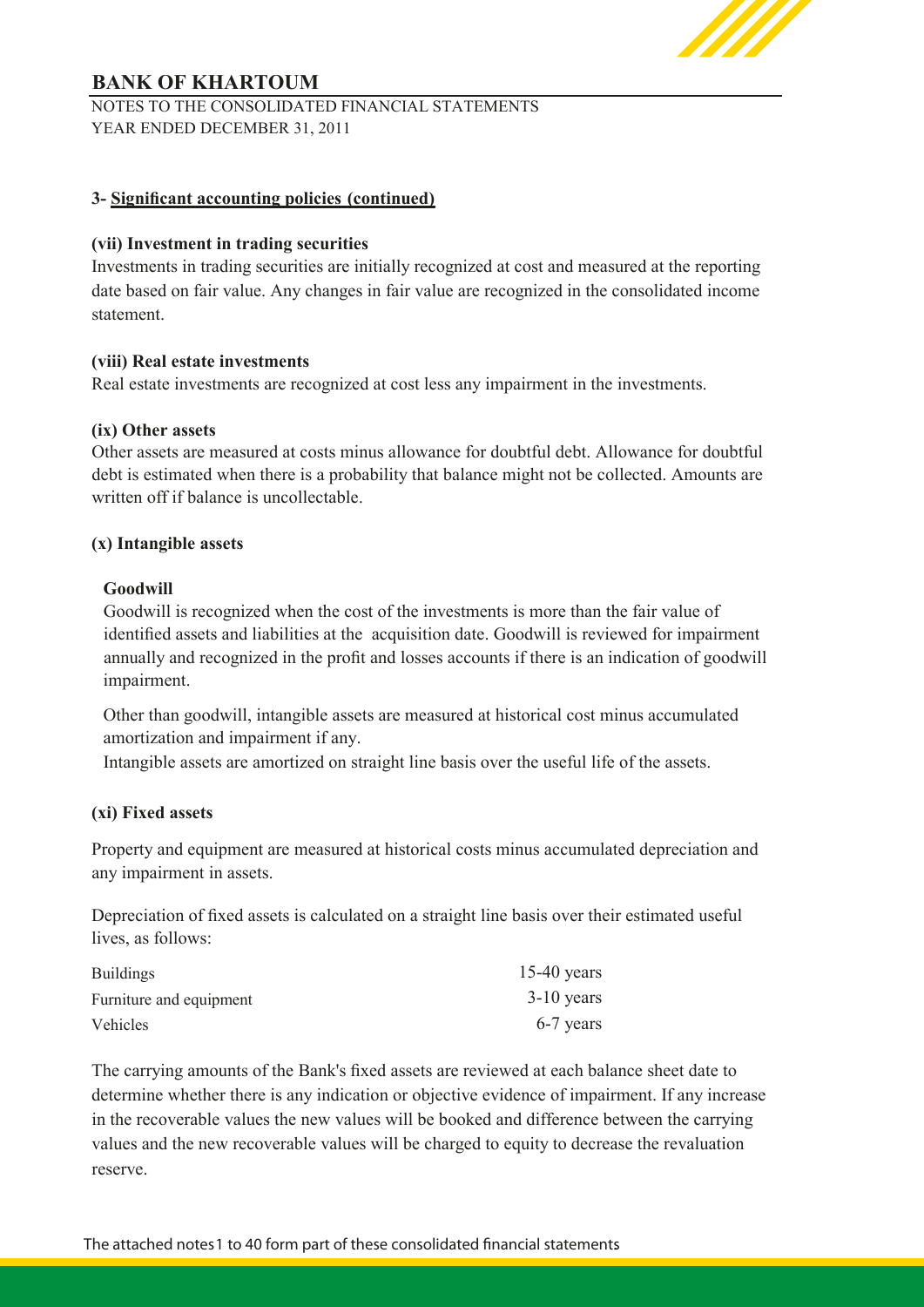

NOTES TO THE CONSOLIDATED FINANCIAL STATEMENTS YEAR ENDED DECEMBER 31, 2011

#### **3- Significant accounting policies (continued)**

#### **(xii ) Revenue recognition**

#### a. Murabaha and Istisnaa

The profits from Murabaha and Istisnaa transactions are recognized on a proportionate basis over the period of the credit.

#### b. Mudaraba Financing

Mudaraba financing is recognized in the consolidated income statement at the time of liquidation or to extent of profits being distributed or at declaration date or when such profits can reasonably be estimated.

The profits from Musharaka and Salam transactions are recognized at the time of the liquidation. c. Musharaka and Salam Financing

d. Income from banking services

Income from banking services is recognized at the time the related services are provided and the amount of revenue can be measured reliably

h. Dividend income and Profit from Securities.

Dividend income and profit from securities is recognized when declared or when such profits can reasonably be estimated.

#### **(xiii) Provision for doubtful debts**

The provision for doubtful debts is based on the assessment of collectability of each debt and in accordance with the directives of the Central Bank of Sudan and the Bank's policy. The provision of financing risk is transferred to equity after the agreement with central bank of Sudan.

#### **(xiv) Zakah and Tax**

The Bank is subject to the Zakah and Tax according to regulations prescribed by Zakah and Tax authorities.

The Bank is subject to Business Profit Tax after excluding profits from investments in Shahama's bonds.

#### **(xv) Return on unrestricted investment account holders**

The Return on unrestricted investment accounts is calculated on a yearly basis. The Bank allows the investment account holders to withdraw funds from their investment accounts before maturity with a condition that they forfeit any accrued profits , and in the case of Mudaraba transactions with specified period of investment, the Bank as Mudarib, retains the right to hold the Mudaraba instrument to its maturity.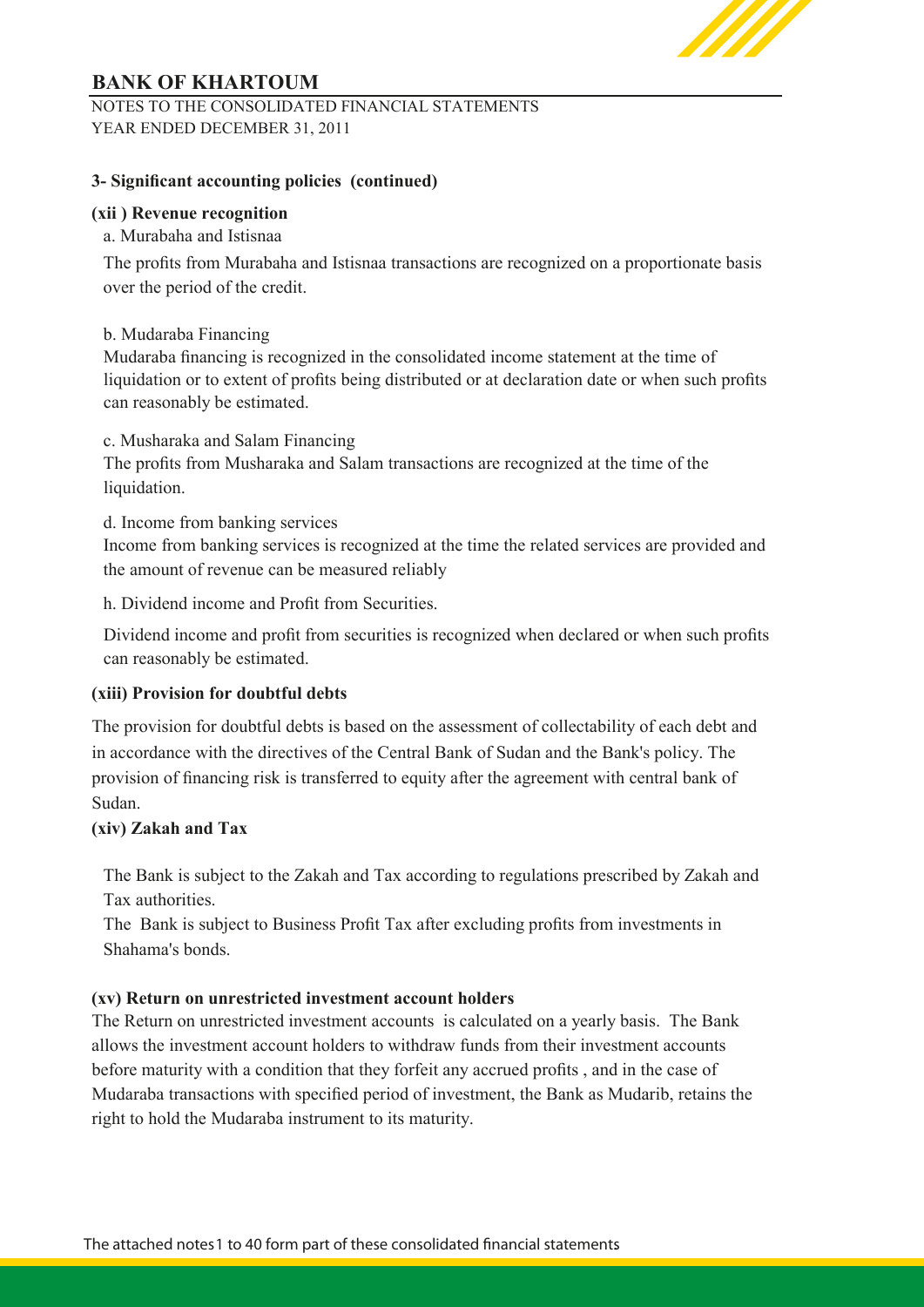

NOTES TO THE CONSOLIDATED FINANCIAL STATEMENTS YEAR ENDED DECEMBER 31, 2011

#### **2- Significant accounting policies (continued)**

#### **(xvi) Impairment and uncollectibility of financial assets**

An assessment is made at each consolidated statement of financial position date to determine whether there is objective evidence that a specific financial asset may be impaired. If such evidence exists, an impairment loss is recognized in the consolidated statement of income.

#### **(xvii) Employees end of service benefits**

End of service benefits payable to employees at the end of their services are provided for in accordance with Sudanese labor and social security law.

#### **(xviii) Liabilities**

Liabilities are recognized for amounts to be paid in the future for materials and services received, whether billed by the supplier or not. These are carried at cost, which is the fair value of the consideration to be paid in the future for amounts payable.

#### **4- Shari' a Supervisory Board (SSB)**

The Bank's business activities are subject to supervision of Shari' a Supervisory Board. The Shari' a Supervisory Board has been appointed by the shareholders. The Shari' a Supervisory Board has the power to directly review and supervise the activities of the Bank.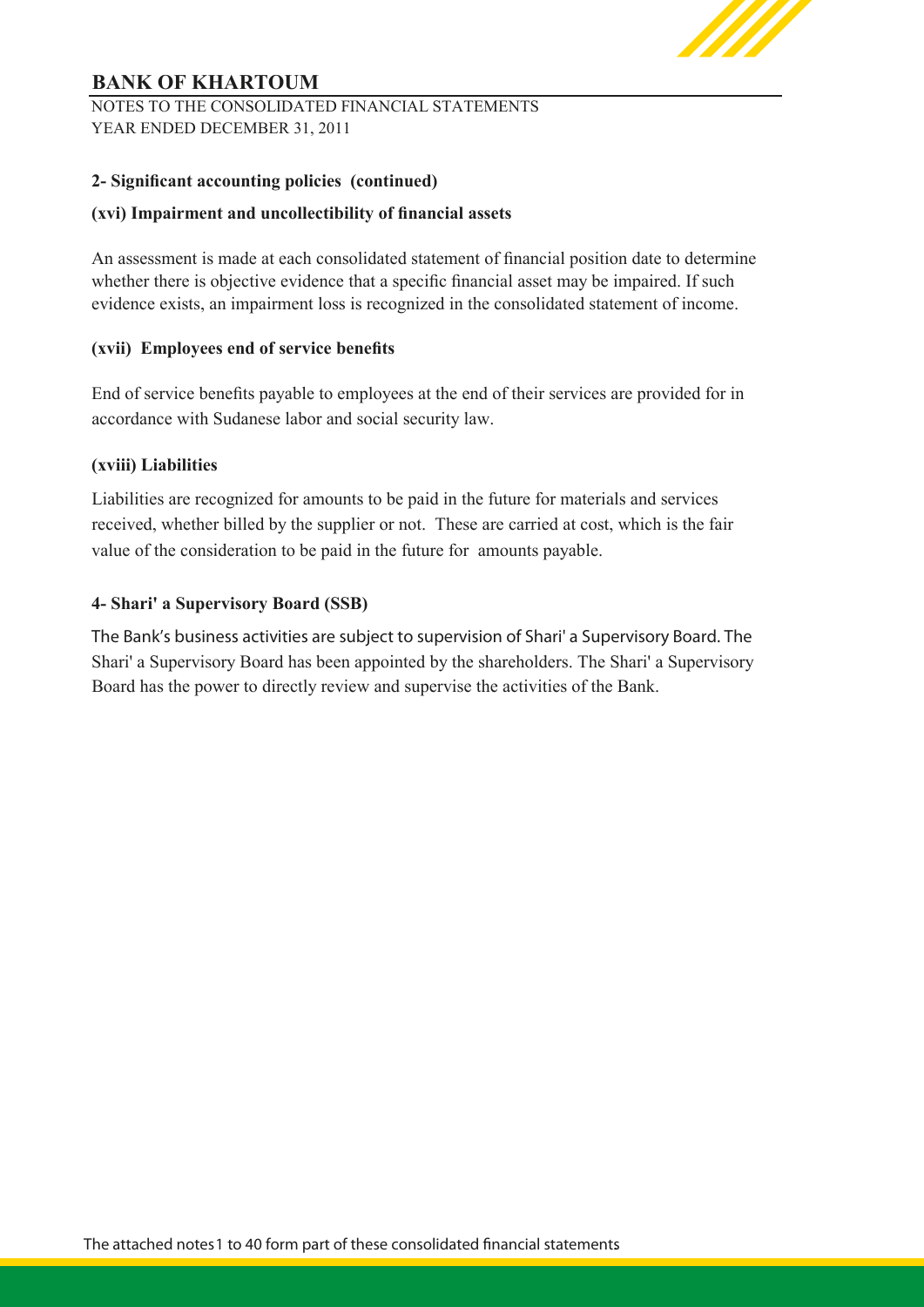

#### NOTES TO THE CONSOLIDATED FINANCIAL STATEMENTS YEAR ENDED DECEMBER 31, 2011

|                                       | 2011             | 2010             |
|---------------------------------------|------------------|------------------|
|                                       | <b>SDG</b> (000) | <i>SDG</i> (000) |
| 5- Cash and cash equivalents          |                  |                  |
| Cash on hand and ATMs                 | 144,748          | 59,624           |
| Current accounts with central bank    | 243,810          | 25,830           |
| Deposits with the central bank*       | 172,715          | 154,697          |
| Cash with foreign correspondent banks | 64,669           | 126,446          |
|                                       | 625,942          | 366,597          |

\* Deposits with the Central Bank of Sudan represent mandatory reserve deposits and are not available for use in the bank's day-to-day operations

#### **6- Investment accounts with banks**

Investment accounts with banks represent deposits with other banks invested based on unrestricted mudaraba and according to sharia laws.

#### **7- Investment in trading securities**

Investment is trading securities represent shehama securities which are government bonds issued by ministry of finance and marketed by Sudanese Company for Financial services. .These .securities are traded in Khartoum Stock Exchange

|                                                  | 2011             | 2010       |
|--------------------------------------------------|------------------|------------|
| 8- Sales receivables                             | <b>SDG</b> (000) | SDG (000)  |
| Murabaha                                         | 1,358,483        | 1,157,207  |
| Salam                                            | 103              | 457        |
| Mugawala                                         | 721,092          | 455,263    |
| Deferred sales                                   | 566,200          | 308,228    |
| Ijara                                            | 7,329            |            |
|                                                  | 2,653,207        | 1,921,155  |
| Less: Deferred profits                           | (499, 574)       | (361,251)  |
|                                                  | 2,153,633        | 1,559,904  |
| Letters of guarantee                             | 146,979          | 147,546    |
| Letters of credit                                | 141,713          | 165155     |
|                                                  | 2,442,325        | 1,872,605  |
| Less: provision for doubtful debts (note $8/1$ ) | (169, 561)       | (147, 157) |
| Sale receivables (net)                           | 2,272,764        | 1,725,448  |
|                                                  |                  |            |

13<br>13<br>13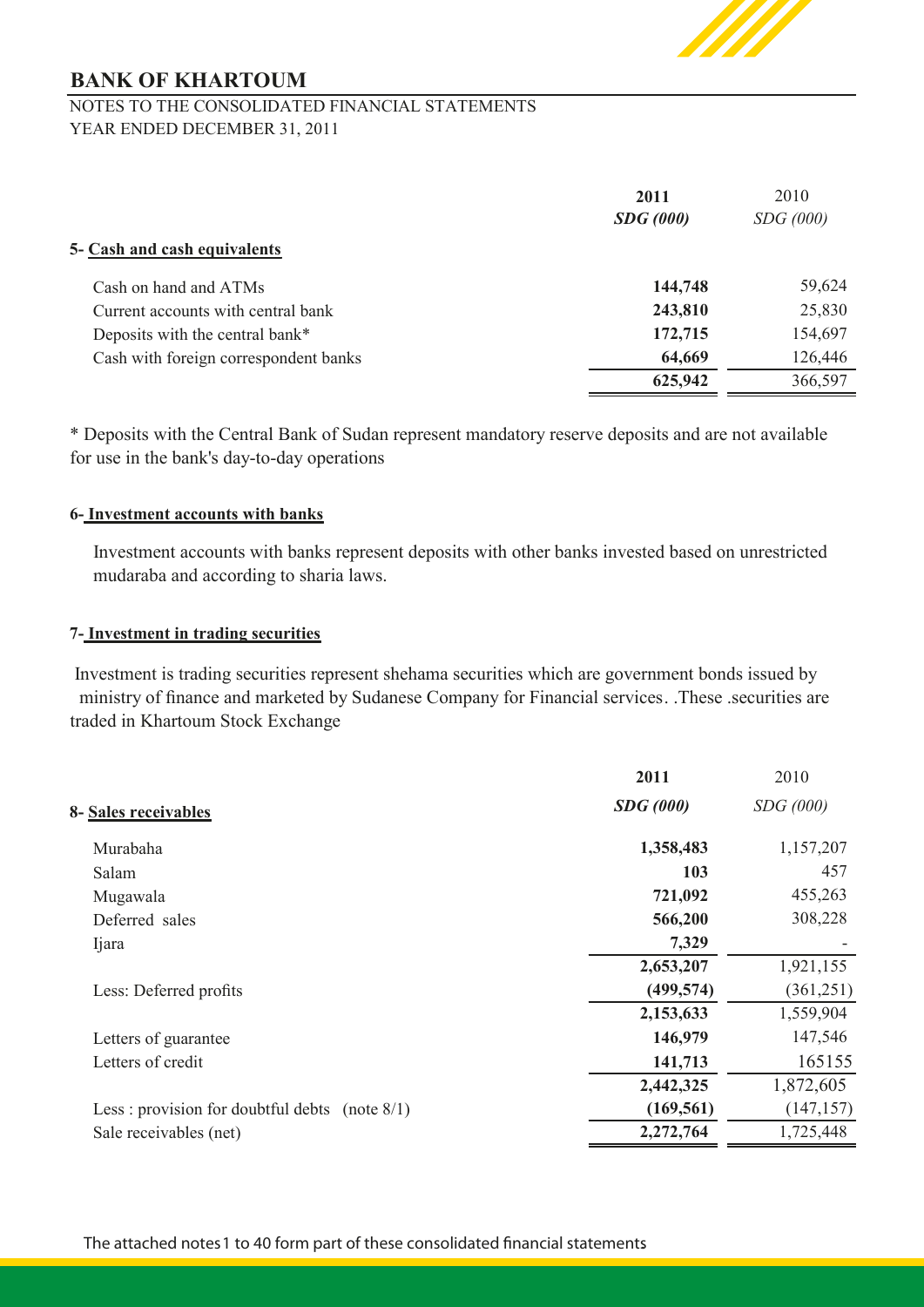

#### NOTES TO THE CONSOLIDATED FINANCIAL STATEMENTS YEAR ENDED DECEMBER 31, 2011

| 8/1- Provisions for finance and investments   |      | 2011<br><b>SDG</b> (000) | 2010<br>SDG (000) |
|-----------------------------------------------|------|--------------------------|-------------------|
| Balance at January 01                         |      | 147,157                  | 130,021           |
| Provision for the year                        |      | 22,801                   | 23,854            |
| Balance transfer to general Bank risk reserve |      | (397)                    | (6,718)           |
| <b>Balance at December 31</b>                 |      | 169,561                  | 147,157           |
| 9- Investments in Mudaraba and Musharaka      |      | 2011<br><b>SDG</b> (000) | 2010<br>SDG (000) |
| Musharaka                                     |      | 226,575                  | 93,170            |
| Mudaraba                                      |      | 124,133                  | 124,724           |
|                                               |      | 350,708                  | 217,894           |
| 10- Available for sale investments            |      | 2011<br><b>SDG</b> (000) | 2010<br>SDG (000) |
| Sarah Sukuk                                   | 10.1 | 127,965                  | 154,487           |
| Shehab                                        | 10.2 | 37,495                   | 14,776            |
| Investment funds                              | 10.3 | 30,014                   | 26,548            |
| Khartoum refinery Musharaka Sukuk             | 10.4 | 94,036                   | 47,626            |
| Portfolio investment                          |      | 19,725                   | 30,662            |
|                                               |      | 309,235                  | 274,099           |
| Listed shares                                 |      | 21,516                   | 8,925             |
| Un listed shares                              |      | 81,325                   | 79,885            |
| Total investments from bank's funds           |      | 102,841                  | 88,810            |
| Total available for sale investments          |      | 412,076                  | 362,909           |

#### **10.1 Sarah Sukuk**

Sarah sukuk is a government bonds issued by Sudan Company for Financial services based on restricted mudaraba contract. This sukuk is invested in assets based on Ijara contract and profits of the sukuk is distributed every three months. The sukuk is traded in Khartoum Stock Exchange and it matures in 2 to 6 years.

#### **10.2 Shehab**

Central bank of Sudan sukuk certificates represent an investment in fund administered by Sudanese Company for Financial services. These sukuk represent financial instruments invested in real estate which are purchased from the central bank and lease back to the central bank. These sukuk are available from the banks, financial institutions, and government institutions. Profits of the sukuk are distributed every 3 months.

#### **10.3 Investment funds**

Investment funds represent investments based on Mudaraba contract. These funds are administered by other parties and listed in Khartoum Stock Exchange.

14<br>14<br>14 Mei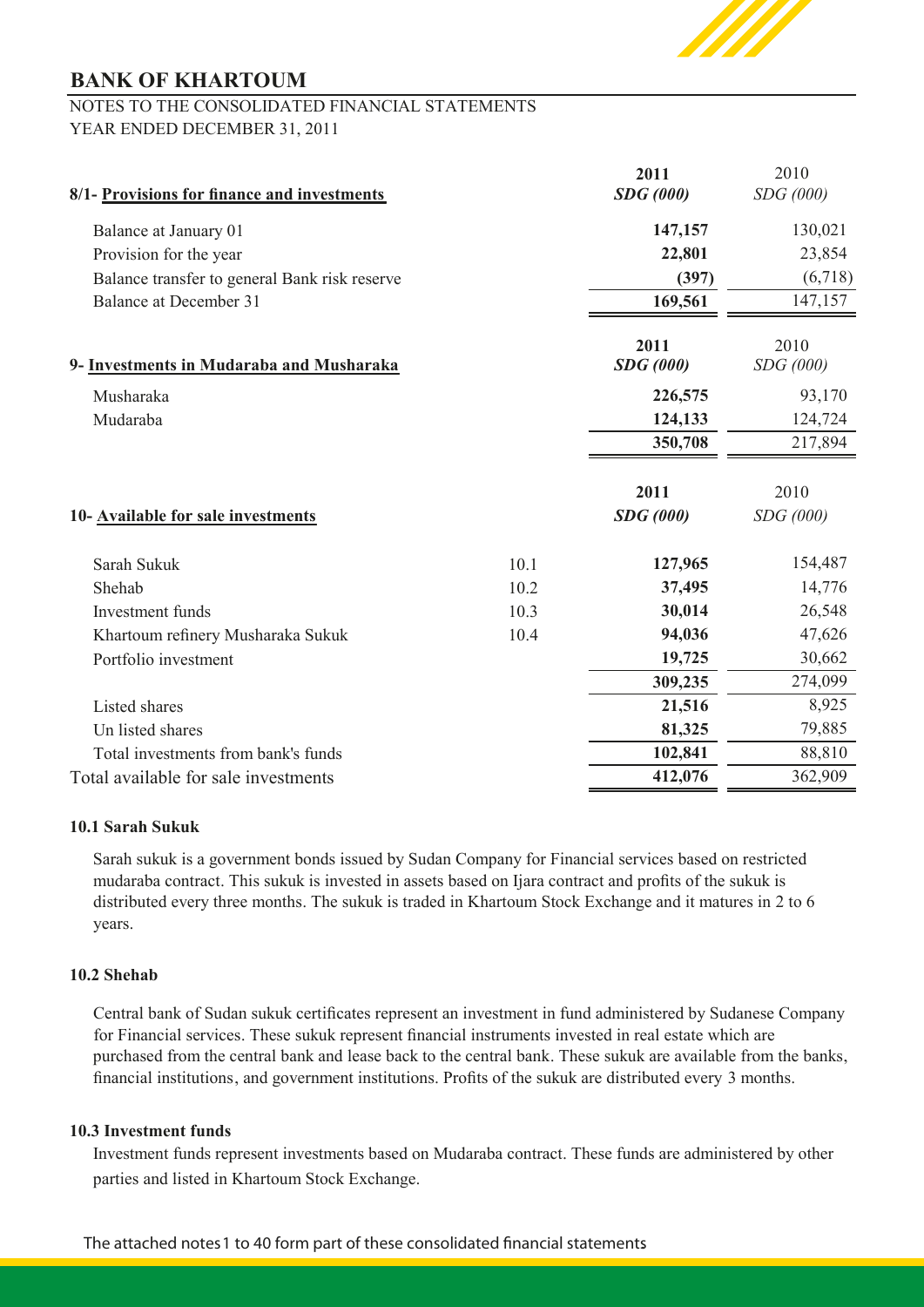

### NOTES TO THE CONSOLIDATED FINANCIAL STATEMENTS

YEAR ENDED DECEMBER 31, 2011

#### **10.4 Khartoum refinery Musharaka Sukuk (shama)**

Shama represents investment sukuk on the assets of Khartoum Refinery. These sukuk are listed in Khartoum Stock Exchange, matures in 7 years and sukuk profit is paid every 3 months.

#### **11- Real estate investments**

Real estate investments represent land purchased for housing purposes.

#### **12- Other investments**

Other investments represent merchandise and real estate under security liens for financing. These assets repossessed by the bank after clients' default.

|                                 | 2011             | 2010      |
|---------------------------------|------------------|-----------|
| 13- Other assets                | <b>SDG</b> (000) | SDG (000) |
| Staff loans                     | 13,937           | 11,444    |
| Prepaid expenses                | 22,721           | 8,596     |
| Accrued revenue                 | 1,035            | 6,484     |
| Receivables                     | 17,883           | 32,722    |
| Receivables from the Government | 39,959           | 37,709    |
| Transactions under settlement   | 35,444           | 13,615    |
| Office supplies                 | 1,717            | 1,033     |
| Other receivables $(13/1)$      | 50,000           | 60,980    |
|                                 | 182,696          | 172,583   |
| 13/1 Other receivables          |                  |           |
|                                 | 2011             | 2010      |
|                                 | <b>SDG</b> (000) | SDG (000) |
| Balance as at January 01        | 60,980           | 63,602    |
| Collected amounts               | (8,358)          |           |
| Allowance for doubtful debt     | (2,622)          | (2,622)   |
| Balance as at December 31       | 50,000           | 60,980    |
|                                 |                  |           |
| 14. Intangible assets           |                  |           |

|                                     | Goodwill         | Computer<br><b>Software</b> | <b>Total</b>     |
|-------------------------------------|------------------|-----------------------------|------------------|
|                                     | <i>SDG</i> (000) | SDG (000)                   | <i>SDG</i> (000) |
| Book value at January 01, 2011      | 76,686           | 2,040                       | 78,726           |
| <b>Additions</b>                    |                  | 10,944                      | 10,944           |
| Amortization for the year           |                  | (1,728)                     | (1, 728)         |
| Net book value at December 31, 2011 | 76,686           | 11,256                      | 87,942           |
|                                     |                  |                             |                  |
| Net book value at December 31, 2010 | 76,686           | 3,600                       | 80,286           |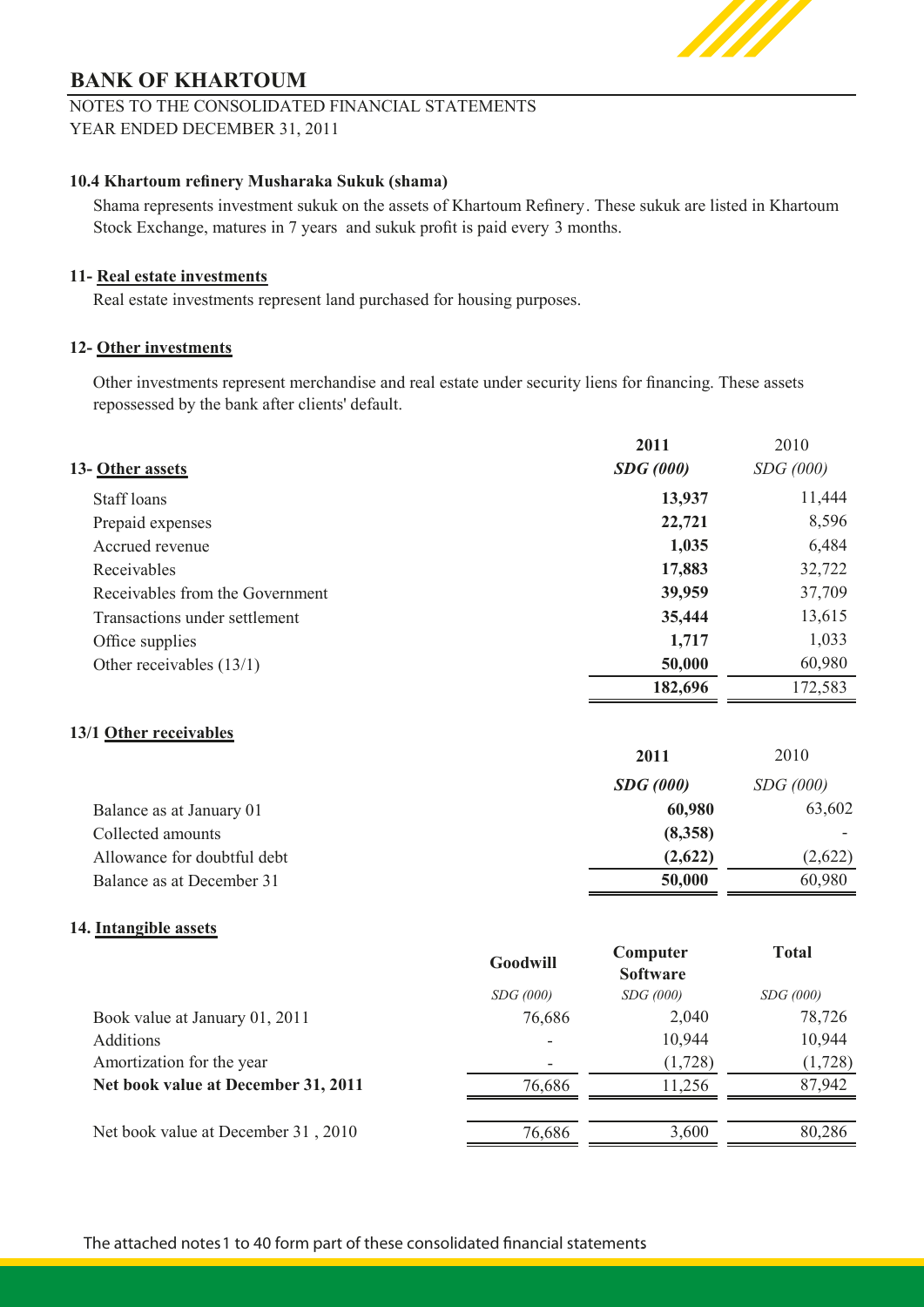

#### NOTES TO THE CONSOLIDATED FINANCIAL STATEMENTS YEAR ENDED DECEMBER 31, 2011

| 15 - Fixed assets                     | <b>Land and</b><br><b>Buildings</b> | Furniture &<br>equipment | <b>Motor vehicles</b> | <b>Capital work</b><br>in progress | <b>Total</b>     |
|---------------------------------------|-------------------------------------|--------------------------|-----------------------|------------------------------------|------------------|
| Cost                                  | <b>SDG</b> (000)                    | <b>SDG</b> (000)         | <b>SDG</b> (000)      | <b>SDG</b> (000)                   | <b>SDG</b> (000) |
| January 1, 2011                       | 423,667                             | 66,114                   | 15,545                | 23,019                             | 528,345          |
| Additions                             | 138,896                             | 22,229                   | 1,003                 | 22,379                             | 184,507          |
| Disposals                             | (695)                               | (3,931)                  | (1, 947)              |                                    | (6, 573)         |
| Additions to capital work in progress |                                     | 7,177                    |                       |                                    | 7,177            |
| Transfer to capital work in progress  |                                     |                          |                       | (15,977)                           | (15, 977)        |
| As of December 31, 2011               | 561,868                             | 91,589                   | 14,601                | 29,421                             | 697,479          |
| Depreciation                          |                                     |                          |                       |                                    |                  |
| January 1, 2011                       | 6,539                               | 20,887                   | 6,484                 |                                    | 33,910           |
| Charge for the year                   | 1,390                               | 10,333                   | 2,123                 |                                    | 13,846           |
| Disposals                             | (203)                               | (1, 541)                 | (1, 723)              |                                    | (3, 467)         |
| As of December 31, 2011               | 7,726                               | 29,679                   | 6,884                 |                                    | 44,289           |
| <b>Net Carrying Values</b>            |                                     |                          |                       |                                    |                  |
| As of December 31, 2011               | 554,142                             | 61,910                   | 7,717                 | 29,421                             | 653,190          |

Capital work in progress transferred to assets during the year is SDG (000) 8,800. Additions during the year for land and buildings represent revaluation as of December 31, 2011.

The attached notes 1 to 40 form part of these consolidated financial statements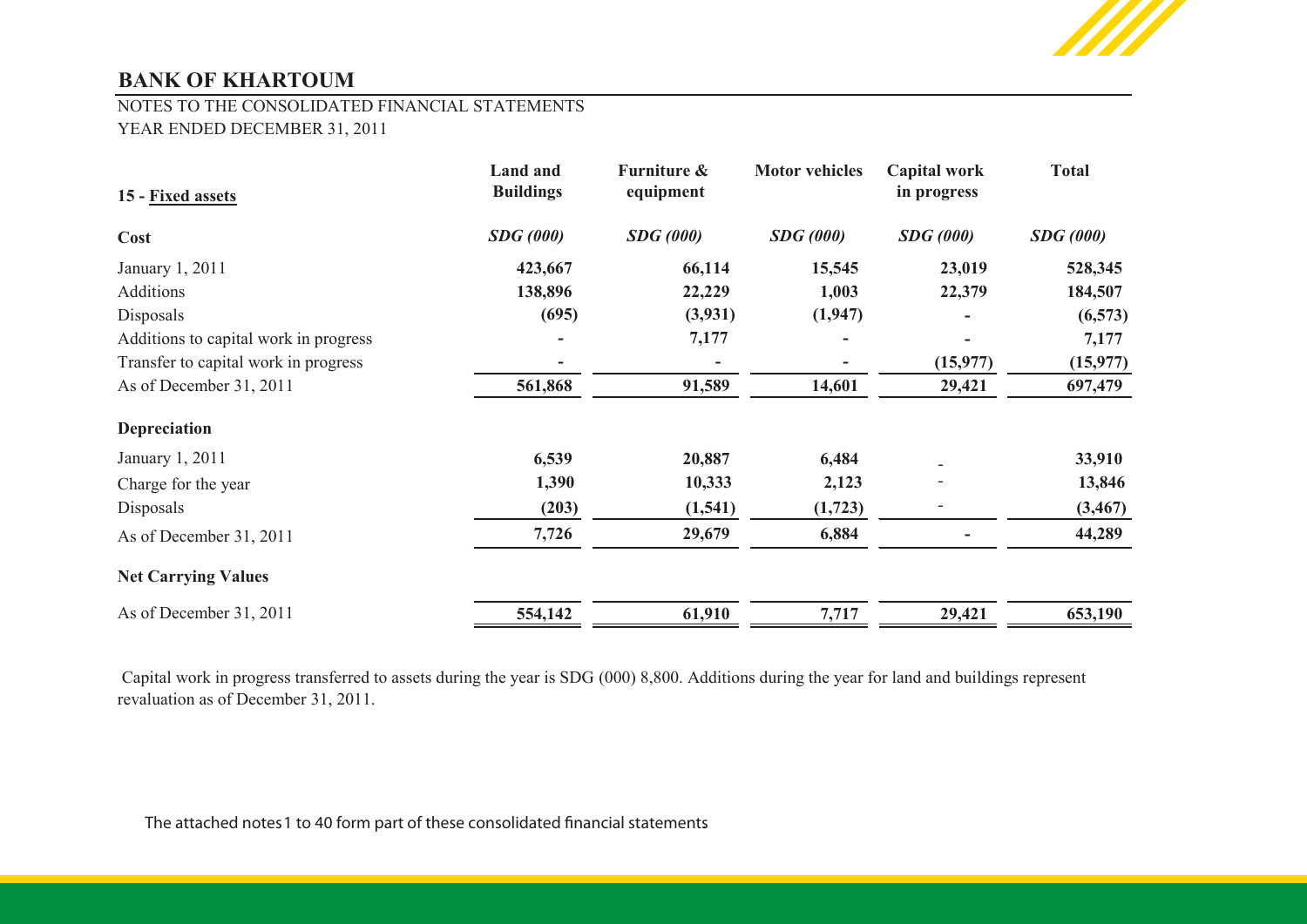

# NOTES TO THE CONSOLIDATED FINANCIAL STATEMENTS

YEAR ENDED DECEMBER 31, 2011

| 15 - Fixed assets (continued)        | <b>Land and</b><br><b>Buildings</b> | Furniture &<br>equipment | <b>Motor vehicles</b>             | <b>Capital work</b><br>in progress | <b>Total</b>          |
|--------------------------------------|-------------------------------------|--------------------------|-----------------------------------|------------------------------------|-----------------------|
| Cost                                 | <b>SDG</b> (000)                    | <b>SDG</b> (000)         | <b>SDG</b> (000)                  | <b>SDG</b> (000)                   | <b>SDG</b> (000)      |
| January 1, 2010                      | 382, 290                            | ,205<br>38               | 14, 328                           | 22,486                             | 457<br>,309           |
| Additions<br>Disposals               | 41, 377                             | 31<br>,080<br>(3, 171)   | ,805<br>$\overline{2}$<br>(1,588) | 12,623                             | ,885<br>87<br>(4,759) |
| Transfer to capital work in progress |                                     |                          |                                   | (12,090)                           | (12,090)              |
| As of December 31, 2010              | 423, 667                            | 66<br>,114               | 15, 545                           | 23,019                             | 528, 345              |
| Depreciation                         |                                     |                          |                                   |                                    |                       |
| January 1, 2011                      | ,022<br>6                           | 18<br>,541               | ,407<br>6                         |                                    | ,970<br>30            |
| Charge for the year                  | 517                                 | 9<br>,122                | ,113                              |                                    | ,752<br>10            |
| Disposals                            |                                     | (6,776)                  | (1,036)                           |                                    | (7.812)               |
| As of December 31, 2010              | 6,539                               | 20<br>,887               | 6,484                             |                                    | 33<br>,910            |
|                                      |                                     |                          |                                   |                                    |                       |
| <b>Net Carrying Values</b>           |                                     |                          |                                   |                                    |                       |
| As of December 31, 2010              | 417, 128                            | 45<br>227                | ,061<br>9                         | ,019<br>23                         | 494<br>,435           |

The attached notes 1 to 40 form part of these consolidated financial statements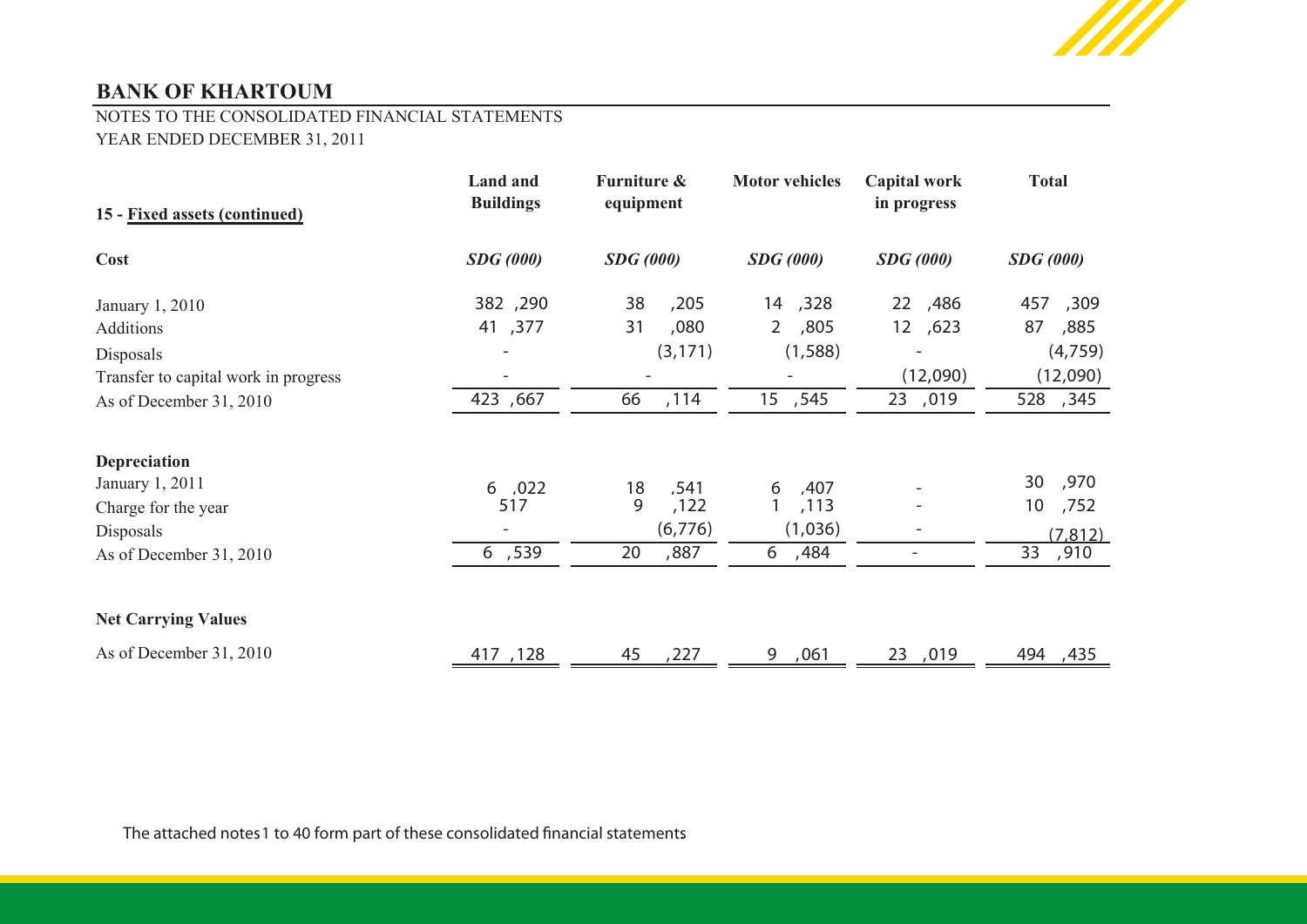

#### NOTES TO THE CONSOLIDATED FINANCIAL STATEMENTS YEAR ENDED DECEMBER 31, 2011

#### **16- Current accounts**

Current accounts represent customers deposits accounts in local and foreign currencies payable on demand.

|                                          | 2011                     | 2010              |
|------------------------------------------|--------------------------|-------------------|
| 17- Cash margins                         | <b>SDG</b> (000)         | SDG (000)         |
| Cash margin against letters of credit    | 100,842                  | 75,200            |
| Cash margin against letters of guarantee | 7,953                    | 13,726            |
|                                          | 108,795                  | 88,926            |
| 18- Other liabilities                    | 2011<br><b>SDG</b> (000) | 2010<br>SDG (000) |
| <b>Accrued liabilities</b>               | 49,922                   | 67,799            |
| Accrued expenses                         | 17,081                   | 17,003            |
| Custodian deposits                       | 5,484                    | 3,115             |
| Other liabilities*                       | 96,946                   | 55,401            |
|                                          | 169,433                  | 143,318           |

\*Other liabilities include gains from transactions not according to Sharia law. The amount of the transactions in 2011 is SDG 14,000 compared to SDG 10,000 in 2010.

|                                                       | 2011             | 2010      |
|-------------------------------------------------------|------------------|-----------|
| 19- Provisions                                        | <b>SDG</b> (000) | SDG (000) |
| Zakah provision                                       | 3,043            | 4,670     |
| End of service benefits                               | 5,331            | 4,397     |
| Tax provision                                         | 9,038            | 8,816     |
|                                                       | 17,412           | 17,883    |
|                                                       | 2011             | 2010      |
| 20- Equity of unrestricted investment account holders | <b>SDG</b> (000) | SDG (000) |
| Savings account                                       | 957,293          | 690,071   |
| Investments account                                   | 795,211          | 705,129   |
| Mudaraba investments by central bank                  | 323,693          | 324,549   |
| <b>Bank</b> investments                               | 260,752          |           |
|                                                       | 2,336,949        | 1,719,749 |
| Unrestricted investment account holder's profit       | 104,111          | 81,188    |
| profits paid during the year                          | (15, 102)        | (15, 426) |
|                                                       | 2,425,958        | 1,785,511 |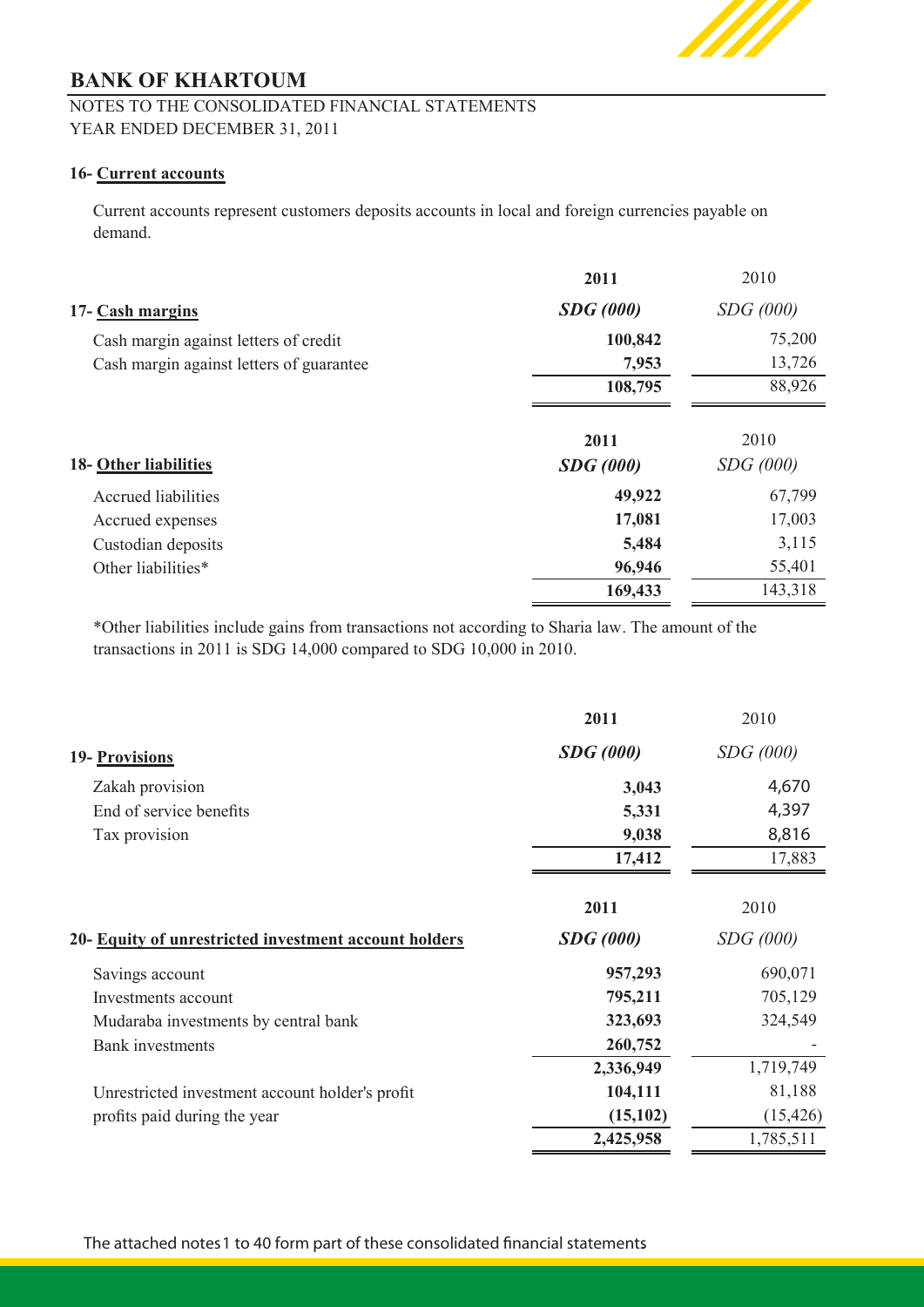

#### NOTES TO THE CONSOLIDATED FINANCIAL STATEMENTS YEAR ENDED DECEMBER 31, 2011

|                    | 2011             | 2010             |
|--------------------|------------------|------------------|
| 21- Capital        | <b>SDG</b> (000) | <i>SDG</i> (000) |
| Authorized capital | 381,000          | 381,000          |
| Paid up capital    | 381,000          | 381,000          |
|                    |                  |                  |

The authorized and paid up share capital of the Bank comprises 288,636,362 shares of nominal value of SDG 1.32 each.

|                                         | 2011             | 2010      |
|-----------------------------------------|------------------|-----------|
| 22- Reserves                            | <b>SDG</b> (000) | SDG (000) |
| Statutory reserve                       | 37,354           | 31,305    |
| General bank risk reserve               | 37,711           | 23,696    |
| Fair value reserve                      | 15,169           | 15,169    |
| Fixed assets revaluation reserve        | 80,487           |           |
| General reserve                         | 17,861           | 9,063     |
| Foreign currency translation adjustment | (82)             |           |
|                                         | 188,500          | 79,233    |

|                                | 2011             | 2010             |
|--------------------------------|------------------|------------------|
| 23- Income from deferred sales | <b>SDG</b> (000) | SDG (000)        |
| Murabaha income                | 112,841          | 99,357           |
| Direct investment              | 767              | 4,999            |
| Salam income                   | 30,721           | 4,369            |
| Mugawala income                | 47,763           | 24,618           |
|                                | 192,092          | 133,343          |
|                                |                  |                  |
|                                | 2011             | 2010             |
| 24- Income from investments    | <b>SDG</b> (000) | <i>SDG</i> (000) |
| Shehama                        | 34,575           | 37,256           |
| Shehab income                  |                  | 1,241            |
| Portfolio investment income    | 3,686            | 1,132            |
| Shama income                   | 11,208           | 200              |
| Sharah income                  | 5,056            | 4,162            |
| Mudaraba income                | 4,274            | 6,224            |
| Musharaka income               | 428              | 3,758            |
| Deposit investments income     | 2,617            | 993              |
| Investment loss                | (162)            | (6)              |
|                                | 61,682           | 54,960           |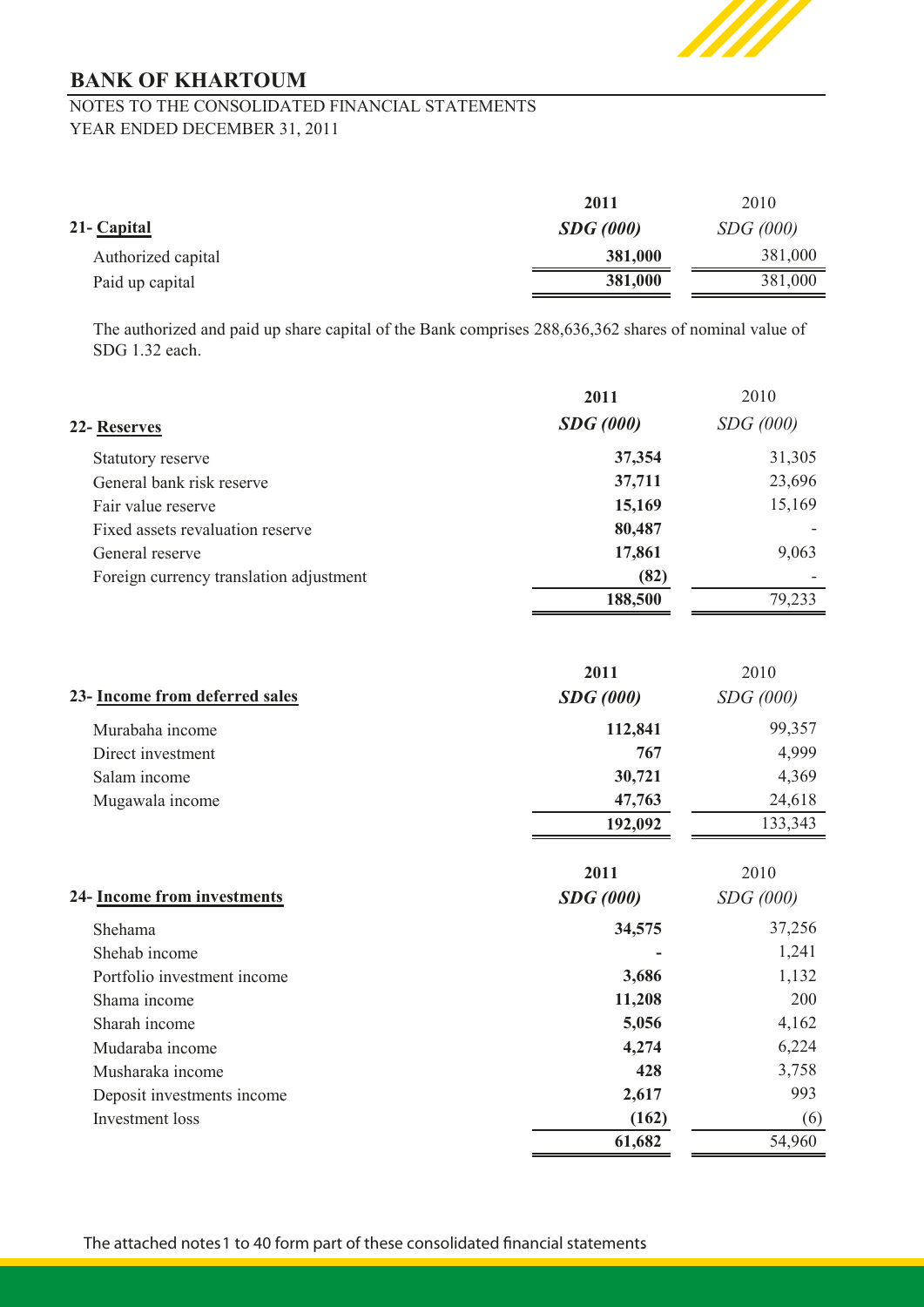

#### NOTES TO THE CONSOLIDATED FINANCIAL STATEMENTS YEAR ENDED DECEMBER 31, 2011

|                                    | 2011             | 2010      |
|------------------------------------|------------------|-----------|
| 25- Income from banking services   | <b>SDG</b> (000) | SDG (000) |
| Cash management                    | 10,759           | 17,283    |
| Transfers                          | 12,662           | 14,389    |
| Cheque collection                  | 106              | 421       |
| Letters of credit                  | 42,402           | 30,827    |
| Letters of guarantee               | 6,763            | 5,710     |
| Current accounts                   | 2,890            | 2,181     |
| Communications                     | 682              | 1,578     |
| Insurance and agencies             | 2,872            | 2,748     |
| <b>ATMs</b>                        | 1,368            | 1,439     |
| Other income                       | 1,781            | 1,893     |
|                                    | 82,285           | 78,469    |
|                                    | 2011             | 2010      |
| 26- Other income                   | <b>SDG</b> (000) | SDG (000) |
| Rent                               | 171              | 1,031     |
| Storage fee                        | 784              | 938       |
| Bank of Khartoum Ijara fund        | 3,768            | 1,982     |
| Income from subsidiaries           | 14,816           | 10,487    |
| Gains on assets sale               | 1,844            | 195       |
| Miscellaneous income               | 3,452            | 7,428     |
| (Losses)/gain on investment shares | (700)            | 973       |
|                                    | 24,135           | 23,034    |
|                                    | 2011             | 2010      |
| 27-Staff cost                      | <b>SDG</b> (000) | SDG (000) |
| Salaries                           | 34,107           | 33,140    |
| Staff bonus                        | 20,264           | 24,048    |
| Overtime                           | 830              | 1,845     |
| Travelling                         | 5,283            | 5,401     |
| Medical care                       | 2,315            | 2,049     |
| Employees bonus                    | 11,032           | 2,324     |
| Social insurance                   | 5,544            | 5,354     |
| Hospitality                        | 1,099            | 1,005     |
| End of service benefits            | 83               | 1,476     |
| Training                           | 781              | 781       |
|                                    | 81,338           | 77,423    |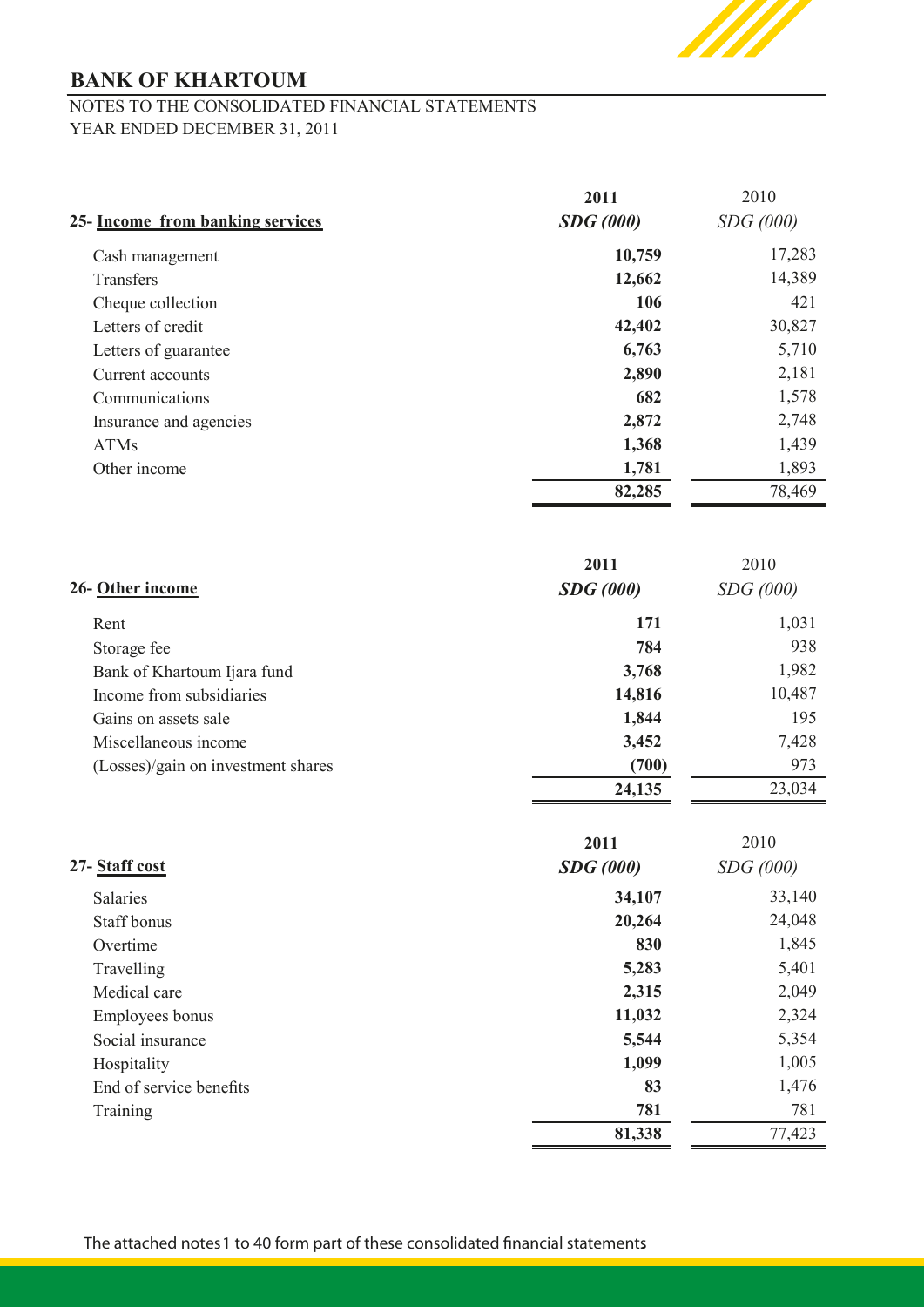

#### NOTES TO THE CONSOLIDATED FINANCIAL STATEMENTS YEAR ENDED DECEMBER 31, 2011

|                                                  | 2011             | 2010      |
|--------------------------------------------------|------------------|-----------|
| 28- General and administration expenses          | <b>SDG</b> (000) | SDG (000) |
| Rent                                             | 10,321           | 8,700     |
| Building insurance                               | 774              | 398       |
| Electricity, water, and fuel                     | 3,508            | 2,514     |
| Cleaning expenses                                | 2,141            | 3,765     |
| Office supplies                                  | 2,446            | 2,345     |
| Communications                                   | 5,565            | 4,282     |
| Hospitality                                      | 505              | 481       |
| Subscriptions                                    | 643              | 681       |
| Security services                                | 2,815            | 2,292     |
| Legal consultancy fees                           | 3,942            | 1,219     |
| Motor vehicle                                    | 5,246            | 2,461     |
| Amortization and depreciation                    | 15,574           | 12,508    |
| <b>ATMs</b>                                      | 2,214            | 1,793     |
| Consultancy                                      | 2,256            | 857       |
| Marketing                                        | 5,384            | 3,528     |
| Board of Directors' expenses                     | 3,510            | 2,645     |
| Audit fees                                       | 299              | 293       |
| Sharia Supervisory Board's expenses              | 45               | 42        |
| Outsourcing expenses                             | 5,252            | 4,707     |
| Donations                                        | 486              | 595       |
| Share in Deposit Guaranteed fund                 | 2,832            | 6,735     |
| Service company expenses                         | 9,188            | 6,779     |
| Miscellaneous expenses                           | 5,743            | 8,109     |
| Allowance for doubtful debts (other receivables) |                  | 2,622     |
|                                                  | 90,689           | 80,351    |

#### **29- Zakah provision**

The bank estimated the Zakah provision for 2011. The management of the bank believes that the final zakah will not differ materially from the estimated provision after considering all items not subject to zakah.

#### **30- Business profit tax**

The bank estimate the business profit tax for the year 2011. The management of the bank believes that the final estimation for the taxes will not be different from the provision estimated after considering un taxed revenues.

|                         | 2011             | 2010     |
|-------------------------|------------------|----------|
| 31- Earning per Share   | <b>SDG</b> (000) | SDG(000) |
| Net income for the year | 59,621           | 60,925   |
| Number of shares        | 288,636          | 288,636  |
| Earning per Share       | 0.207            | 0.211    |

21<br>21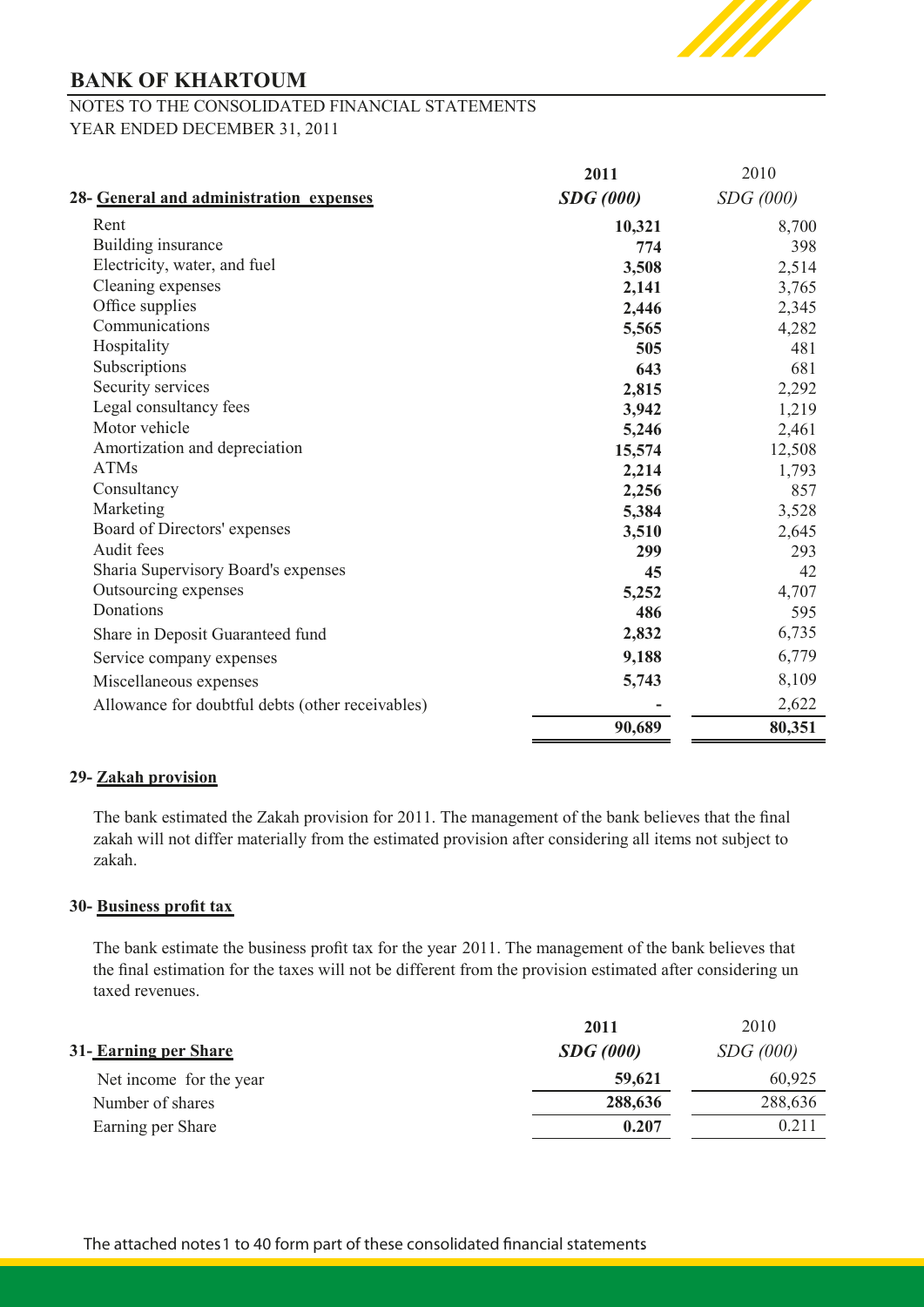

**977,466** 883,996

### **BANK OF KHARTOUM**

#### NOTES TO THE CONSOLIDATED FINANCIAL STATEMENTS YEAR ENDED DECEMBER 31, 2011

| 32- Concentration of investments - Economic sector |                  | 2011      |
|----------------------------------------------------|------------------|-----------|
|                                                    |                  | 100%      |
| Agricultural sector                                |                  | 3.54      |
| Industrial sector                                  |                  | 3.21      |
| Construction                                       |                  | 35.89     |
| Transportation                                     |                  | 7.85      |
| Exportation                                        |                  | 1.06      |
| Importation                                        |                  | 22.40     |
| Local trade                                        |                  | 14.38     |
| Real estate                                        |                  | 9.32      |
| Others                                             |                  | 2.34      |
|                                                    |                  | 100       |
|                                                    |                  |           |
|                                                    | 2011             | 2010      |
| 33- Contingent liabilities                         | <b>SDG</b> (000) | SDG (000) |
| Letters of guarantee                               | 338,041          | 378,373   |

Letters of credit 639,425 505,623

The attached notes 1 to 40 form part of these consolidated financial statements

22<br>22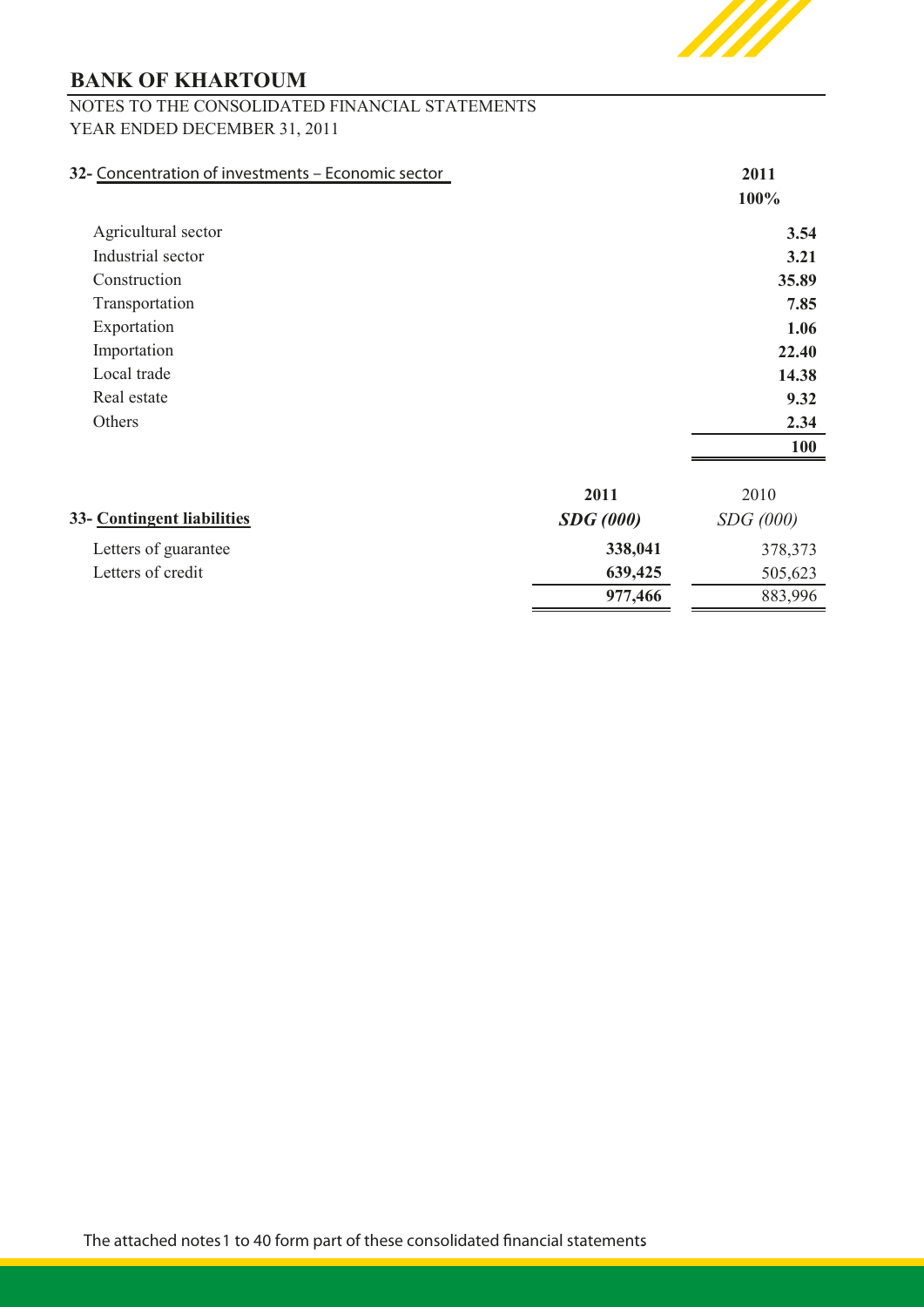#### NOTES TO THE CONSOLIDATED FINANCIAL STATEMENTS YEAR ENDED DECEMBER 31, 2011

#### **34- Related party transactions**

These represent transactions with related parties i.e. shareholders , board of directors and senior management of the Bank, and companies of which they are principal shareholders. These transactions are conducted in an arm length basis. Balances with related parties included in the balance sheet are as follows:

|                        | <b>Subsidiaries</b>      | <b>Shareholders</b> | <b>Others</b>    | <b>Total</b>     |
|------------------------|--------------------------|---------------------|------------------|------------------|
|                        | <b>SDG</b> (000)         | <b>SDG</b> (000)    | <b>SDG</b> (000) | <b>SDG</b> (000) |
| Sale receivable        | ٠                        | 59,090              |                  | 59,090           |
| Mudaraba and Musharaka | 441,136                  |                     |                  | 441,136          |
| Staff financing        | $\overline{\phantom{a}}$ |                     | 62,407           | 62,407           |
| Current accounts       | 10,921                   | 936                 |                  | 11,857           |
| Guarantees             | 1,000                    |                     | -                | 1,000            |
| Letters of credit      | ۰                        | 25,916              | -                | 25,916           |
|                        | 453,057                  | 85,942              | 62,407           | 601,406          |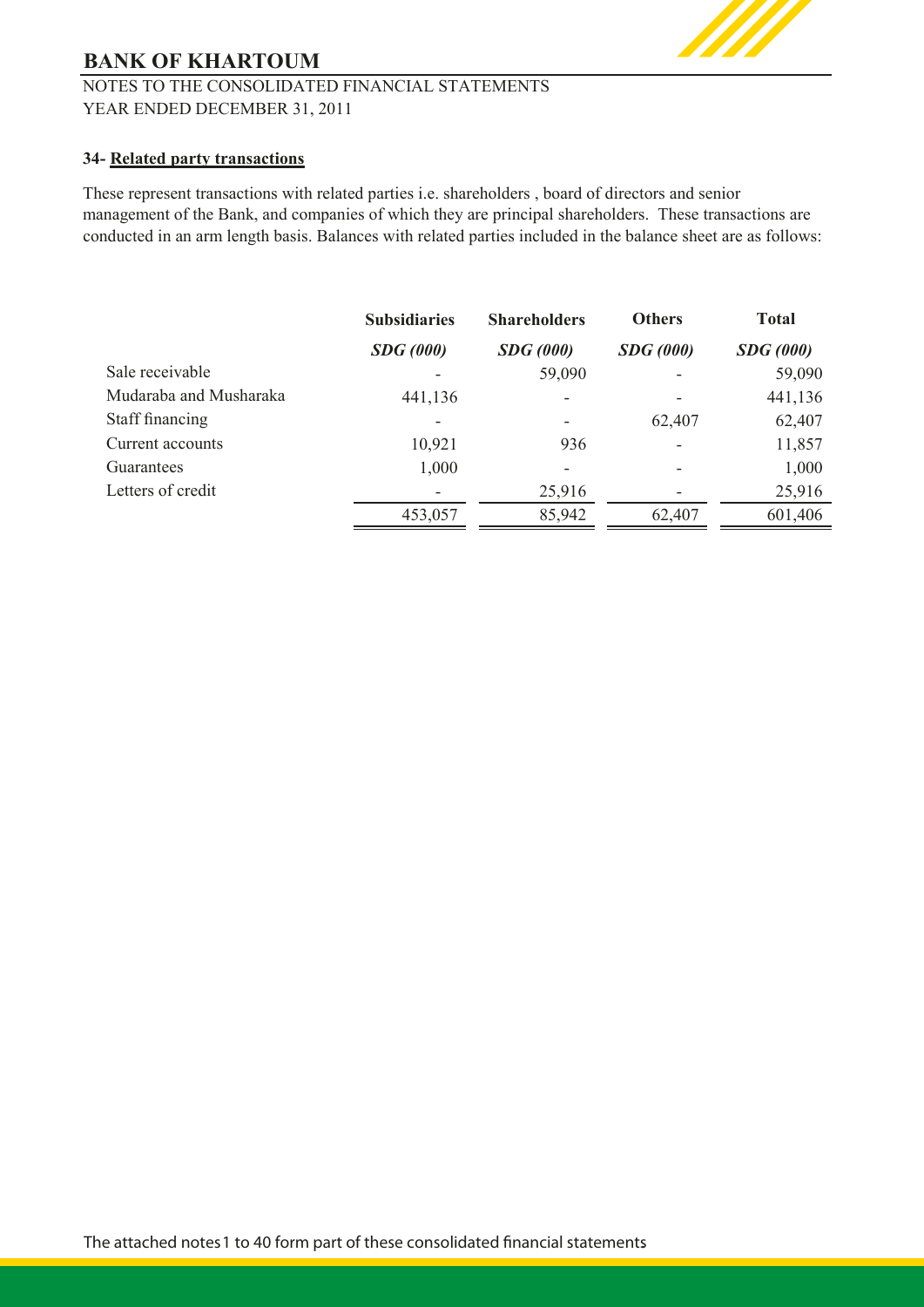

#### NOTES TO THE CONSOLIDATED FINANCIAL STATEMENTS

#### YEAR ENDED DECEMBER 31, 2011

#### **35- Liquidity risk**

Liquidity risk is defined as the risk that the bank will encounter difficulty in meeting obligations associated with financial liabilities that are settled in delivering cash or other financial assets. Liquidity risk arises because of the possibility that the bank might be unable to meet its payment obligations when they fall due under both normal and stress circumstances. To limit this risk, management has arranged diversified funding sources in addition to its core deposit base, and adopted a policy managing assets with liquidity in mind and of monitoring future cash flows and liquidity on a daily basis. The bank has developed internal control process and contingency plans for managing liquidity risk

The contractual maturities of assets and liabilities have been determined on the basis of the remaining period at the balance sheet date to the contractual maturity date. Management monitors the maturity profile to ensure that adequate liquidity is maintained.

|                                                       | $months 0-1$ | $months 1-3$ | months 3-6 | $6$ moths $-1$ year | $years 1-3$ | More than 3 | Total     |
|-------------------------------------------------------|--------------|--------------|------------|---------------------|-------------|-------------|-----------|
| <b>Assets</b>                                         |              |              |            |                     |             | years       |           |
|                                                       | SDG (000)    | SDG (000)    | SDG (000)  | SDG (000)           | SDG (000)   | SDG (000)   | SDG (000) |
| Cash and cash equivalents                             | 219,080      | 62,594       | 125,188    | 187,783             | 31,297      |             | 625,942   |
| Investment accounts with bank                         | 15,733       | 7,867        | 7,867      | 7,867               |             |             | 39,333    |
| Investment in trading securities                      | 148,586      | 59,434       | 74,293     | 14,859              |             |             | 297,171   |
| Sale receivables                                      | 454,553      | 227,276      | 113,638    | 113,638             | 1,363,658   |             | 2,272,764 |
| Investment in Mudaraba and Musharaka                  | 69,733       | 34,867       | 17,433     | 17,433              | 209,199     |             | 348,665   |
| Available for sale investments                        | 247,246      | 82,415       | 61,811     | 20,604              |             |             | 412,076   |
| Real estate investments                               | 3,809        | 1,270        | 952        | 317                 |             |             | 6,349     |
| Other investments                                     | 32,258       | 10,753       | 8,064      | 2,688               |             |             | 53,763    |
| Other assets                                          | 36,535       | 54,803       | 27,401     | 36,535              | 27,401      |             | 182,675   |
| Intangible assets                                     |              |              |            |                     |             | 89,502      | 89,502    |
| Fixed assets                                          |              |              |            |                     |             | 653,190     | 653,190   |
|                                                       | 1,227,532    | 541,278      | 436,649    | 401,724             | 1,631,556   | 742,692     | 4,981,430 |
| <b>Liabilities</b>                                    |              |              |            |                     |             |             |           |
| Current accounts                                      | 548,438      | 156,697      | 313,393    | 470,090             | 78,348      |             | 1,566,966 |
| Cash margins                                          |              | 108,795      |            |                     |             |             | 108,795   |
| Provisions                                            |              | 2,216        | 9,049      | 5,706               |             |             | 16,971    |
| Other liabilities                                     | 68,053       | 34,026       | 42,533     | 25,520              |             |             | 170,132   |
| <b>Total Liabilities</b>                              | 616,491      | 301,734      | 364,975    | 501,316             | 78,348      |             | 1,862,864 |
| Unrestricted investment account holders               |              | 954,857      | 84,909     | 253,270             | 1,132,922   |             | 2,425,958 |
| Total liabilities and unrestricted investment account |              |              |            |                     |             |             |           |
| holders                                               | 616,491      | 1,256,591    | 449,884    | 754,586             | 1,211,270   |             | 4,288,822 |

The attached notes 1 to 40 form part of these consolidated financial statements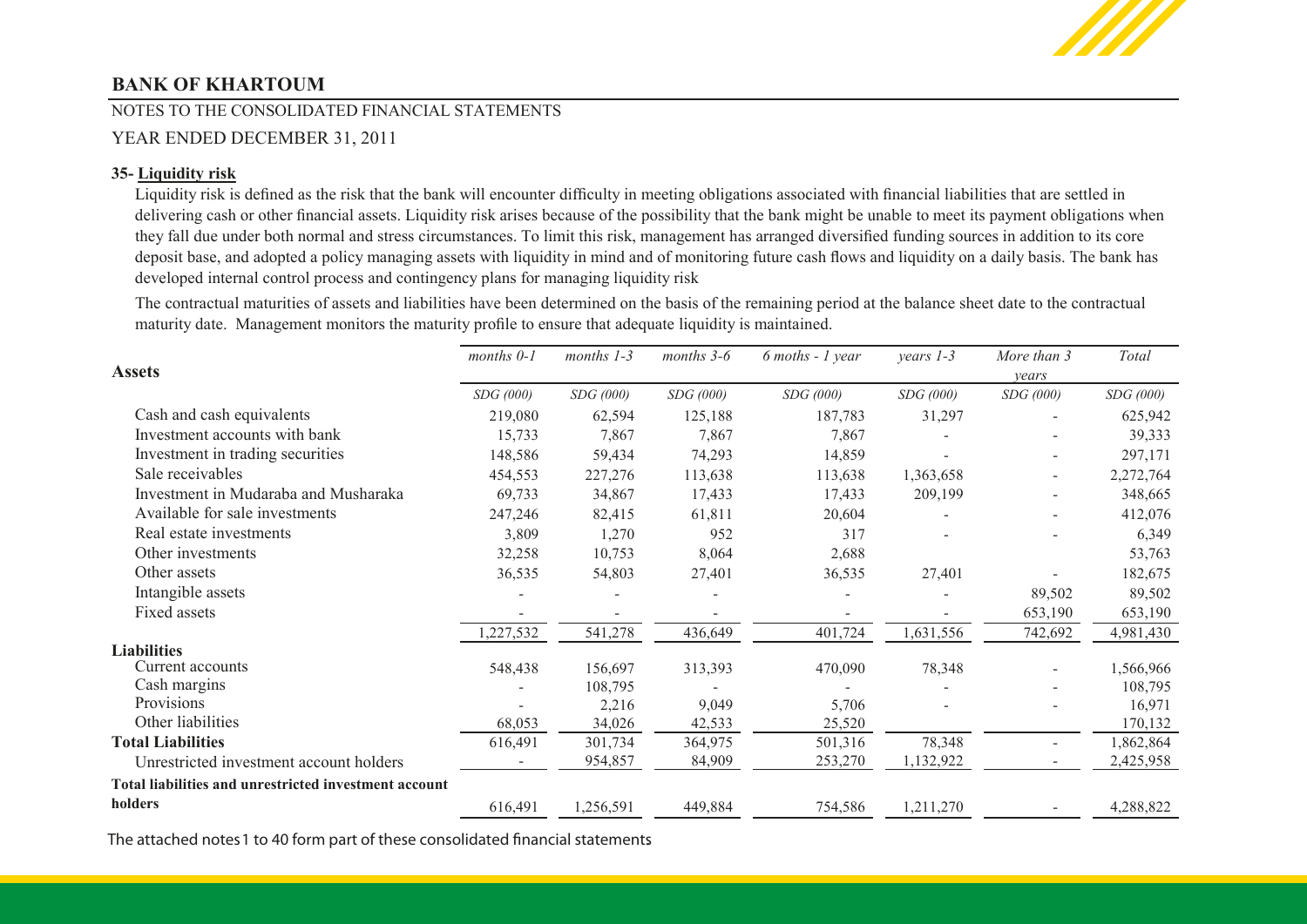

#### NOTES TO THE CONSOLIDATED FINANCIAL STATEMENTS YEAR ENDED DECEMBER 31, 2011

#### **36-Fair Value of the financial instruments**

Fair value is the price that would be received to sell an asset or paid to transfer a liability in an orderly transaction between market participants at the measurement date.

Investments include securities available for sale which is recorded at cost in amount of SDG 112 million (SDG99 million in 2010). There is no reliable indicators to value the investments.

The Fair value of other financial instruments included in the consolidated financial statements is not materially different from the amounts disclosed in the consolidated financial statements.

#### **37-Credit risk and the concentration of assets, liabilities, and other non listed items on the financials**

Credit risk is the risk that the bank will incur a loss because its customers or counterparties fail to discharge their contractual obligations. The bank manages and controls credit risk by setting limits on the amount of risk it is willing to accept for individual counterparties and by monitoring exposures in relation to such limits. The contracts normally are guaranteed by securities liens.

#### **Types of credit risk**

Credit risk types include sale receivables, Mugawala financing, and Musharaka financing.

#### **Sale receivables**

The bank finances the purchase of goods by purchasing the goods and resell it to the customers (Murabaha financing) . The sale price normally equal the cost of the purchase plus a profit margin. The customers pay the financing balance on installment according to the contract period. Normally the security lien on the financing is the goods under the contract or other credit allowances provided to the customers.

#### **Musharaka financing**

The bank and the customer may agree to invest in existing or new projects according to Musharaka Mutanaqisah Partnership. According to this model the ownership of the project will transfer to the customer. The profits and losses will be allocated to the parties according to the agreement or percentage of capital share in the project.

#### **Risk management**

By its nature the Bank's activities are principally related to the use of financial instruments. The Bank accepts deposits from customers for various periods and seeks to earn profit by investing these funds in quality assets. The Bank also seeks to increase its profit spread by making investments in diversified products and services and by consolidating short and long-term investment strategies while maintaining sufficient liquidity to meet all claims that might fall due.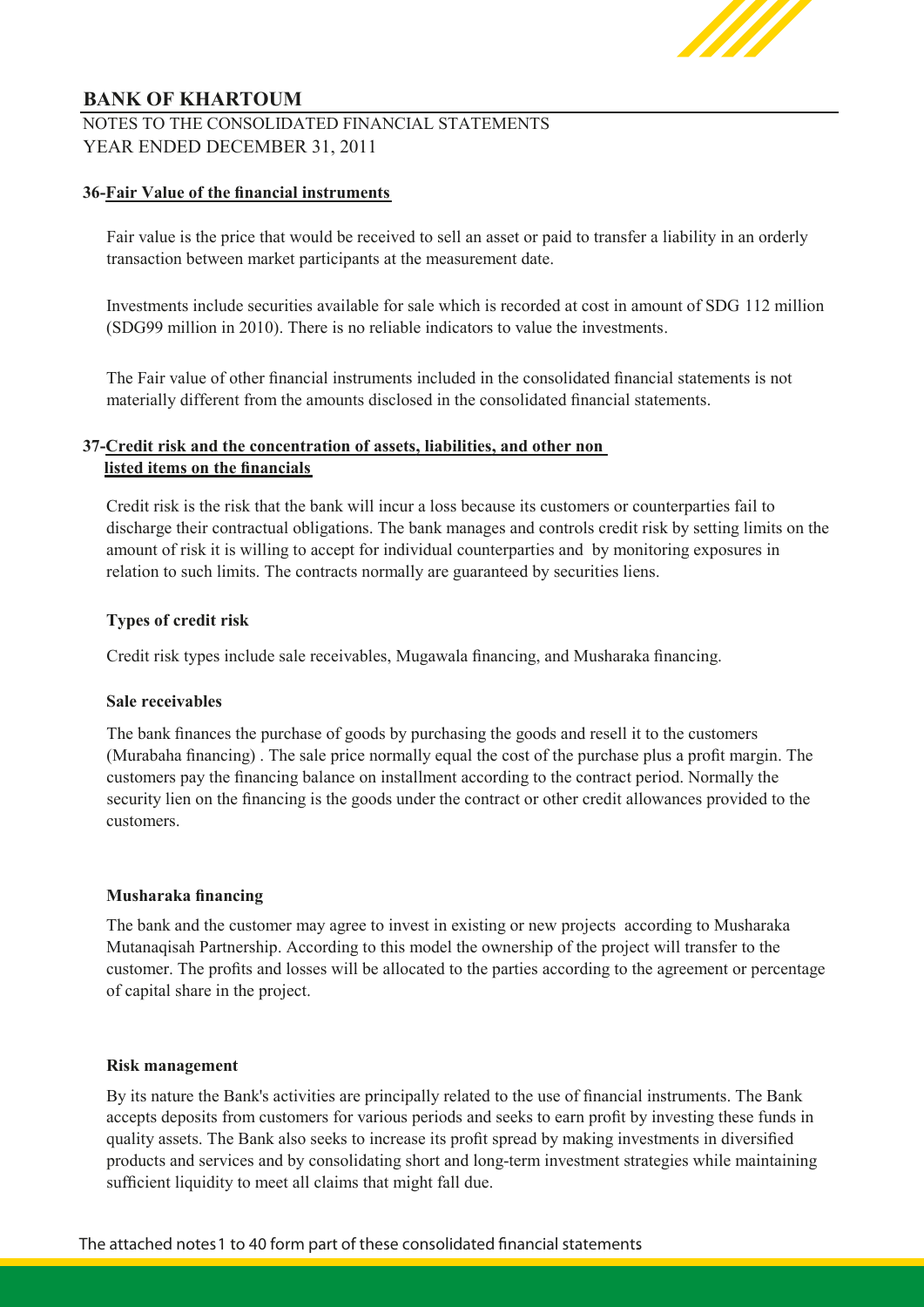

#### NOTES TO THE CONSOLIDATED FINANCIAL STATEMENTS YEAR ENDED DECEMBER 31, 2011

#### **38-Market risk**

Market risk is the risk that the fair value or future cash flows of financial instruments will fluctuate due to changes in market variables such as interest rates, foreign exchange rates and equity prices. The management set a risk limits for risks that the bank can accept. These risks are monitored by the bank management within these limits.

#### **39-Capital adequacy**

| <b>Total Capital</b>                                                  | 294,580,710                    |
|-----------------------------------------------------------------------|--------------------------------|
| Weighted risky assets                                                 |                                |
| Total weighted assets to credit risks                                 | 1,481,026,542                  |
| Total weighted assets to market risks                                 | 469,331,799                    |
|                                                                       | 1,950,358,341                  |
| Total weighted assets to operating risks                              | 195,086,520                    |
| Total weighted risky assets                                           | 2,145,444,861                  |
|                                                                       |                                |
| Total risky assets (Credit plus market risk) financed by unrestricted |                                |
| investment accounts                                                   | 953,470,557                    |
| Total weighted risky assets minus weighted risky assets financed by   |                                |
| equity owners and reserve (profits rates and investment risks)        | 1,191,974,304                  |
| <b>Others</b>                                                         |                                |
| Investments accounts                                                  | 2,015,562,131                  |
| Restricted accounts                                                   |                                |
| Unrestricted accounts                                                 | 2,015,562,131                  |
|                                                                       |                                |
| Total equity owners and other resources without investment deposits   |                                |
| which include saving and current accounts<br>Total resources          | 2,107,342,749<br>4,122,904,880 |
|                                                                       |                                |
| Percentage of unrestricted investment accounts to total resources     | 49%                            |
|                                                                       |                                |
| Capital adequacy                                                      |                                |
| Total risky assets adjusted with ALPHA                                | 1,668,709,582                  |
| Minimum percentage for capital adequacy                               | 17.65%                         |
|                                                                       |                                |
| Minimum percentage for capital adequacy required by the central bank  | 12%                            |

#### **40-Comparative figures**

Certain of the prior year amounts have been reclassified in order to conform with the current year presentation. These reclassifications not affect the consolidated income statement and consolidated statement of changes in equity.